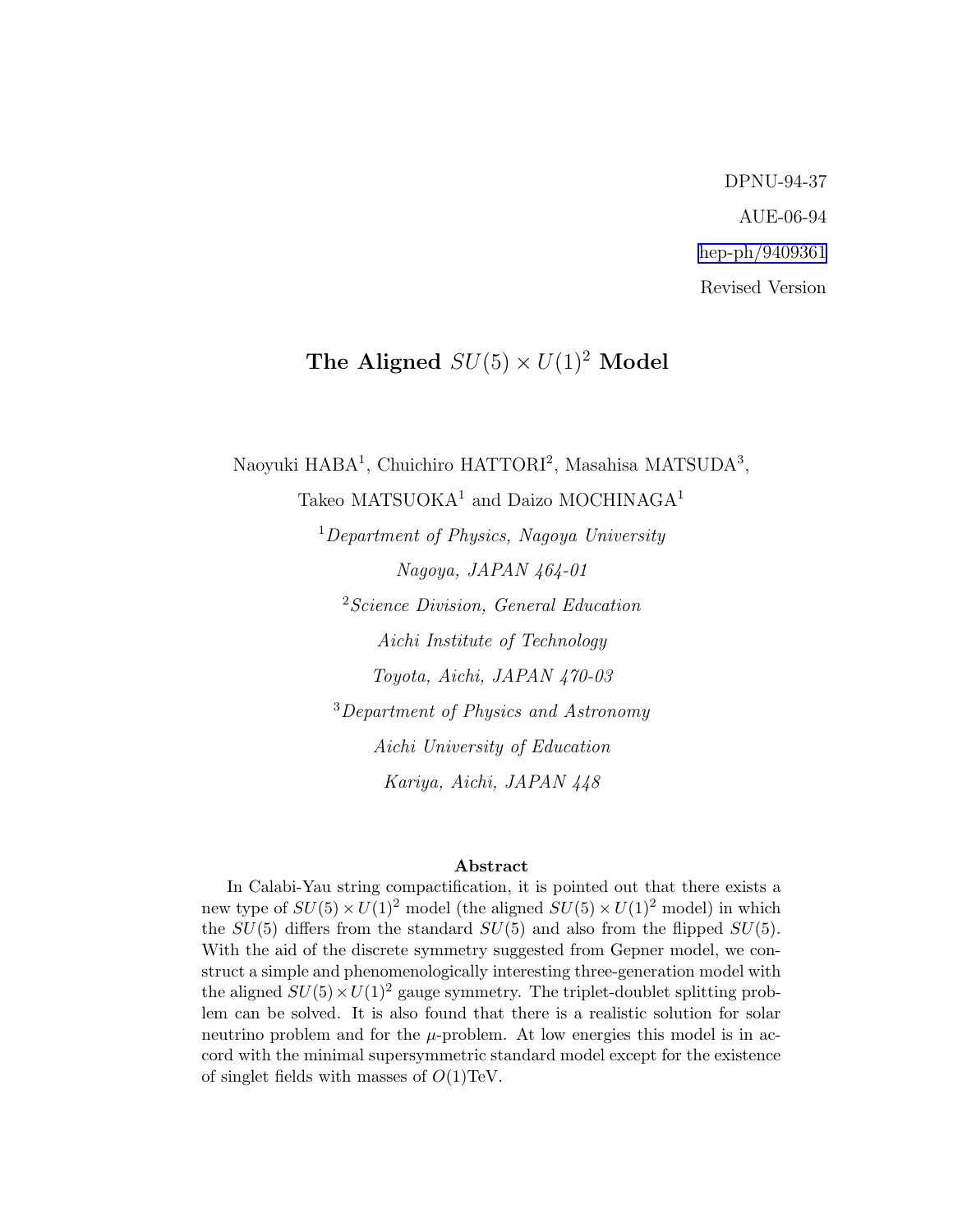## 1 Introduction

It is very plausible that the Planck scale  $(M_{\text{Pl}})$  is the fundamental scale of the theory which unifies all fundamental interactions. The only known candidate of the consistent Planck scale theory is the heterotic superstring theory. On the other hand, the standard model is consistent with many of observations at low energies. How does the superstring theory connect with the standard model ? How does the hierarchical ramification of the unified interaction occur ? Especially, it is important to clarify the energy scale of the ramification into  $SU(3)_c$  and  $SU(2)_L$  gauge interactions. If  $SU(3)_c$ and  $SU(2)_L$  gauge interactions are unified at the Planck scale, the ramification must have its origin in the flux breaking associated with the multiply-connectedness of the compactified manifold. If we have GUT types of gauge group such as  $SU(5)$ ,  $SO(10)$ at the scale smaller than  $M_{\text{Pl}}$ , the ramification into  $SU(3)_c$  and  $SU(2)_L$  needs to occur at an intermediate energy scale through Higgs mechanism. The scale of the ramification into  $SU(3)<sub>c</sub>$  and  $SU(2)<sub>L</sub>$  is closely related to the longevity of proton. For superstring models to be consistent with proton stability, it is required that  $SU(3)<sub>c</sub>$ triplet and  $SU(2)_L$ -doublet gauge bosons in **78**-representation of  $E_6$  get masses of  $O(≥ 10^{16})$ GeV. On the other hand, it is commonly considered that in superstring models Higgs mechanism can hardly occur at a scale of  $O(\gtrsim 10^{16})\text{GeV}$ . For this reason, until now many authors have preferred the case in which the ramification into  $SU(3)_c$  and  $SU(2)_L$  is due to flux breaking at the Planck scale. However, if there appear mirror chiral superfields in the effective theory and if an appropriate discrete symmetry restricts nonrenormalizable interactions to a special form, it is theoretically possiblethat Higgs mechanism occurs at a scale of  $O(\gtrsim 10^{16}){\rm GeV}$  [[1\]](#page-21-0).

The purpose of this paper is to study the GUT type scenario with  $SU(5)$  gauge symmetry in Calabi-Yau string compactification. In this scenario Higgs mechanism should occur at a scale  $M_X$  with  $M_{\text{Pl}} > M_X \geq 10^{16} \text{GeV}$ . As a result, we find a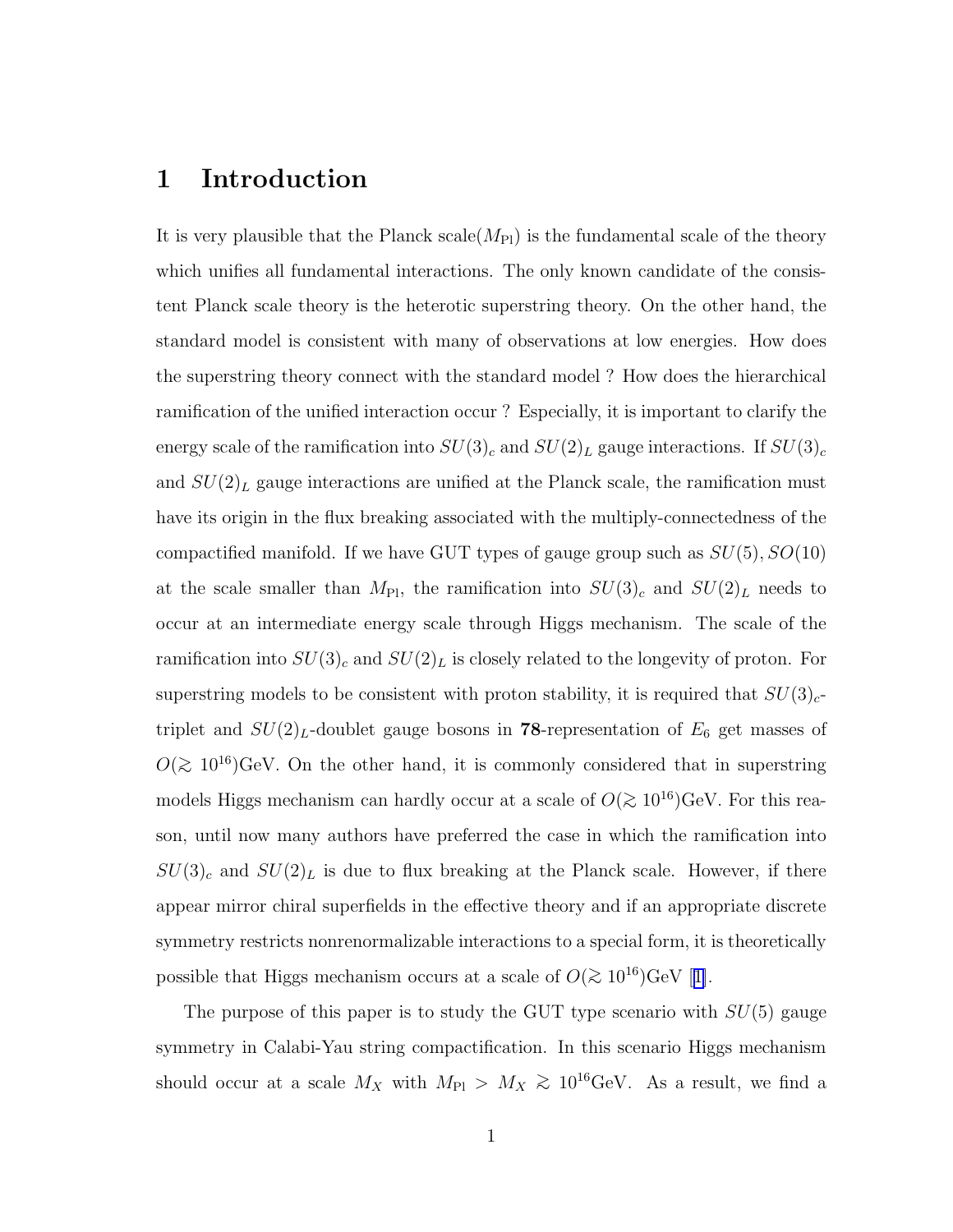new type of  $SU(5) \times U(1)^2$  model, which is named the aligned  $SU(5) \times U(1)^2$  model by the reason shown later. As is well known, there is a disparity between  $M_{\text{Pl}}$  and the unification scale  $O(10^{16})$ GeV of gauge couplings in the minimal supersymmetric standard model [\[2](#page-21-0)]. In the scenario with the aligned  $SU(5) \times U(1)^2$  it is possible to solve such a disparity. In this paper we construct a realistic three-generation model with the aligned  $SU(5) \times U(1)^2$  gauge symmetry. In the model  $SU(3)_c$  and  $SU(2)_L$ gauge couplings come together at the scale  $O(10^{17.5})$ GeV, while the aligned  $SU(5)$ and  $U(1)^2$  gauge interactions are unified at the Planck scale.

In the four-dimensional effective theory from Calabi-Yau compactification the gauge symmetry G at the Planck scale becomes a subgroup of  $E_6$ . Phenomenologically it is required that the standard gauge group  $G_{st} = SU(3)_c \times SU(2)_L \times U(1)_Y$  is contained in G. As an example of GUT types of the G there is an  $SU(5) \times U(1)^2$ group. When we embed  $G_{st}$  into  $SU(5) \times U(1)^2$ , we obtain different types of  $SU(5)$ according as the  $SU(5)$  entirely contains  $U(1)_Y$  or not. On the other hand, we assign matter fields to 27 of  $E_6$  so as to connect the effective theory with the standard model. In the standard model Y-charges are settled for  $SU(2)_L$ -doublet superfields Q, L of quarks and leptons, singlet superfields  $U^c$ ,  $D^c$ ,  $E^c$  and Higgs-doublet superfields  $H_u$ ,  $H_d$ . Then  $U(1)_Y$  should be embedded into  $E_6$  so that we can reproduce Y-charges of these matter fields. Furthermore, it is plausible for us to require that in the effective theory there appear the Yukawa interactions  $QU<sup>c</sup>H<sub>u</sub>$ ,  $QD<sup>c</sup>H<sub>d</sub>$ ,  $LN<sup>c</sup>H<sub>u</sub>$  and  $LE<sup>c</sup>H<sub>d</sub>$  to get Dirac masses of quarks and leptons, where  $N<sup>c</sup>$  represents a superfield of conjugate neutrino. We study GUT types of model under these constraints on the effective theory. For illustration we take up an  $SU(5) \times U(1)^2$  gauge group.

In the case  $U(1)_Y \subset SU(5)$  quark and lepton superfields in 27-representation of the  $E_6$  belong to 10 and  $5^*$  representations of  $SU(5)$  as

**10**: Q, 
$$
U^c
$$
,  $E^c$ ,  
**5**<sup>\*</sup>:  $D^c$ , *L*.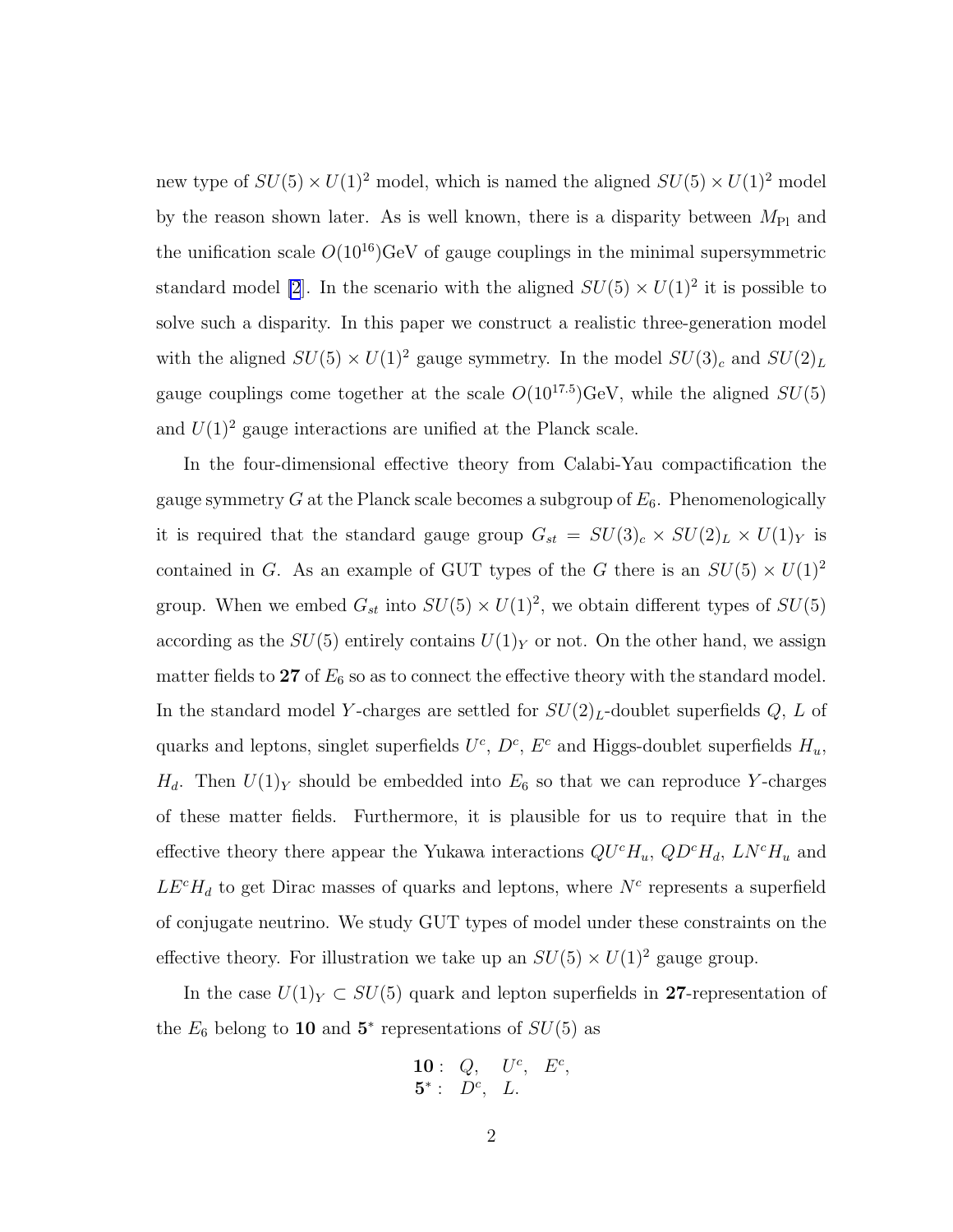The  $SU(5)$  of this case is the standard  $SU(5)$  [\[3](#page-21-0)]. Hereafter we denote this  $SU(5)$  as  $SU(5)_S$ . In superstring models, however, we have no Higgs superfields in an adjoint representation. Therefore, the  $SU(5)_S$  symmetry can not be broken spontaneously into the standard gauge group  $G_{st}$  through Higgs mechanism [\[4](#page-21-0)] [\[5](#page-21-0)]. Thus GUT type of models with  $SU(5)_S$  are excluded in the scheme of Calabi-Yau compactification.

In the case  $U(1)_Y \not\subset SU(5)$  we have two different types of the assignment of matter fields. The situation is as follows. In addition to the above-mentioned matter fields, in 27 of  $E_6$  we have an extra  $G_{st}$ -neutral superfields S which is a standard  $SO(10)$ singlet, and extra colored superfields  $g, g^c$ . Among these matter fields  $(D^c, g^c)$ ,  $(L, H_d)$ and  $(S, N<sup>c</sup>)$  are indistinguishable with respect to  $G<sub>st</sub>$ , respectively. Therefore, at first sight it seems that we may interchange the assignment of these fields to the 27 states at will. However, under the requirement that we get the Yukawa interactions  $L N^c H_u$ and  $QD^cH_d$ , it is only possible for us to interchange these fields in sets of  $(D^c, L, S)$ and  $(g^c, H_d, N^c)$ . These assignments implies that extra colored superfields g and  $g^c$ mediate proton decay and then hereafter we refer  $g$  and  $g^c$  as leptoquark superfields. These leptoquark fields get masses through the Yukawa interaction  $Sg^c g$  with a nonzero VEV of S. Depending on whether the S resides in 10 or 1 of  $SU(5)$ , we have two different types of  $SU(5)$  in the case  $U(1)_Y \not\subset SU(5)$ . In the case that the S belongs to 10 of SU(5), a non-zero VEV of S results in the spontaneous breaking of the  $SU(5)$  symmetry. While, in the case the S resides in 1 of  $SU(5)$ , the  $SU(5)$  is unbroken even with a non-zero VEV of S.

In the case that the S belongs to 1 of  $SU(5)$ , quarks and leptons are assigned as

**10**: Q, 
$$
D^c
$$
,  $N^c$ ,  
\n**5**\* :  $U^c$ ,  $L$ ,  
\n**1**:  $E^c$ .

This assignment of matter fields to the representations of  $SU(5)$  is the same in the caseof the flipped  $SU(5) \times U(1)$  model [[6\]\[7](#page-21-0)]. Then we denote the  $SU(5)$  of this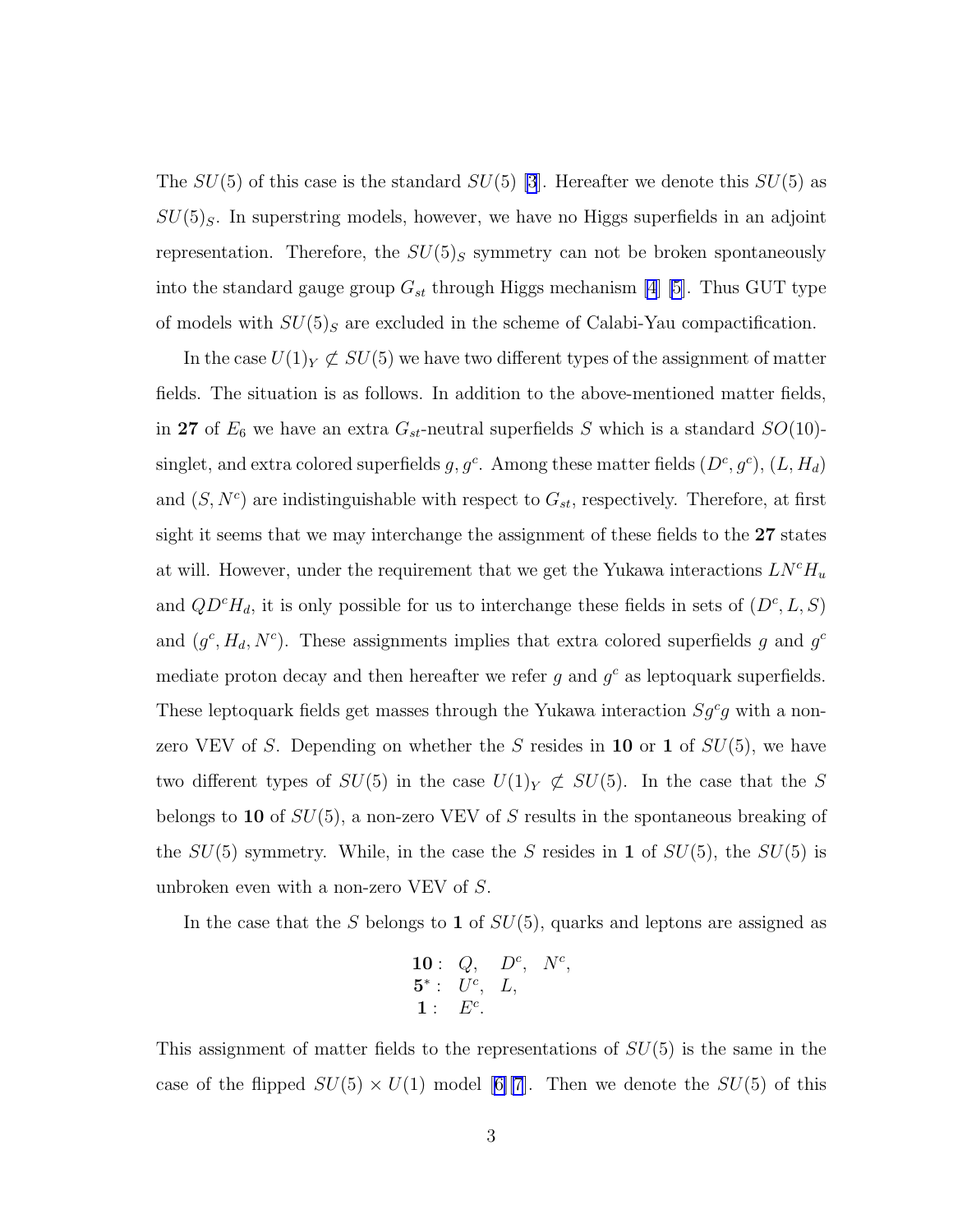case as  $SU(5)_F$ . The so-called flipped  $SU(5) \times U(1)$  model is derived from the compactification in which the holonomy group is  $SO(6)$  [\[8](#page-21-0)]. On the other hand, in Calabi-Yau compactification there is a possibility of the flipped  $SU(5) \times U(1)^2$  model. An extra  $U(1)$   $(U(1)_\psi)$  gauge symmetry distinguishes the flipped  $SU(5)\times U(1)^2$  model from the flipped  $SU(5) \times U(1)$  model. From the study of mass spectra it turns out that the flipped  $SU(5)\times U(1)^2$  model is not realistic.

The case of  $SU(5)$ 's that the S resides in 10 of  $SU(5)$  is a new type of  $SU(5)$ . In this case matter fields are assigned as

**10**: Q, 
$$
g^c
$$
, S,  
\n**5**: L, g,  
\n**5**\* : D<sup>c</sup>, H<sub>u</sub>,  
\n**5**\* : U<sup>c</sup>, H<sub>d</sub>,  
\n**1**: E<sup>c</sup>,  
\n**1**: N<sup>c</sup>.

In this case quark and lepton superfields belong separately to six irreducible representations and *are aligned in the front row on the above list*. Then a new type of  $SU(5)$  is named the aligned  $SU(5)$  and denoted as  $SU(5)_A$ . This type of GUT model has been first discussed by Panagiotakopoulos [\[9](#page-22-0)], who studied  $SU(6) \times U(1)$ models constructed using the Tian-Yau manifold divided by  $Z_3$ . However, in Ref[\[9](#page-22-0)] down-type quarks, lepton-doublet and right-handed neutrinos are denoted as  $g^c$ ,  $H_d$ and S, respectively. This is due to the flipped type of assignment of matter fields, in which assignment the  $SU(6)$  contains the flipped  $SU(5)$ .

This paper is organized as follows. In section 2 we briefly review the relation between flux breaking and gauge symmetry at the Planck scale and then carry out the classification of the gauge groups. It is shown that through the abelian flux breaking there possibly appear three kinds of  $SU(5) \times U(1)^2$  gauge symmetry as mentioned above. Among them the aligned  $SU(5) \times U(1)^2$  model can be consistent with proton stability, when  $\langle S \rangle \gtrsim 10^{16} \text{GeV}$ . In section 3 we find gauge hierarchies for four types of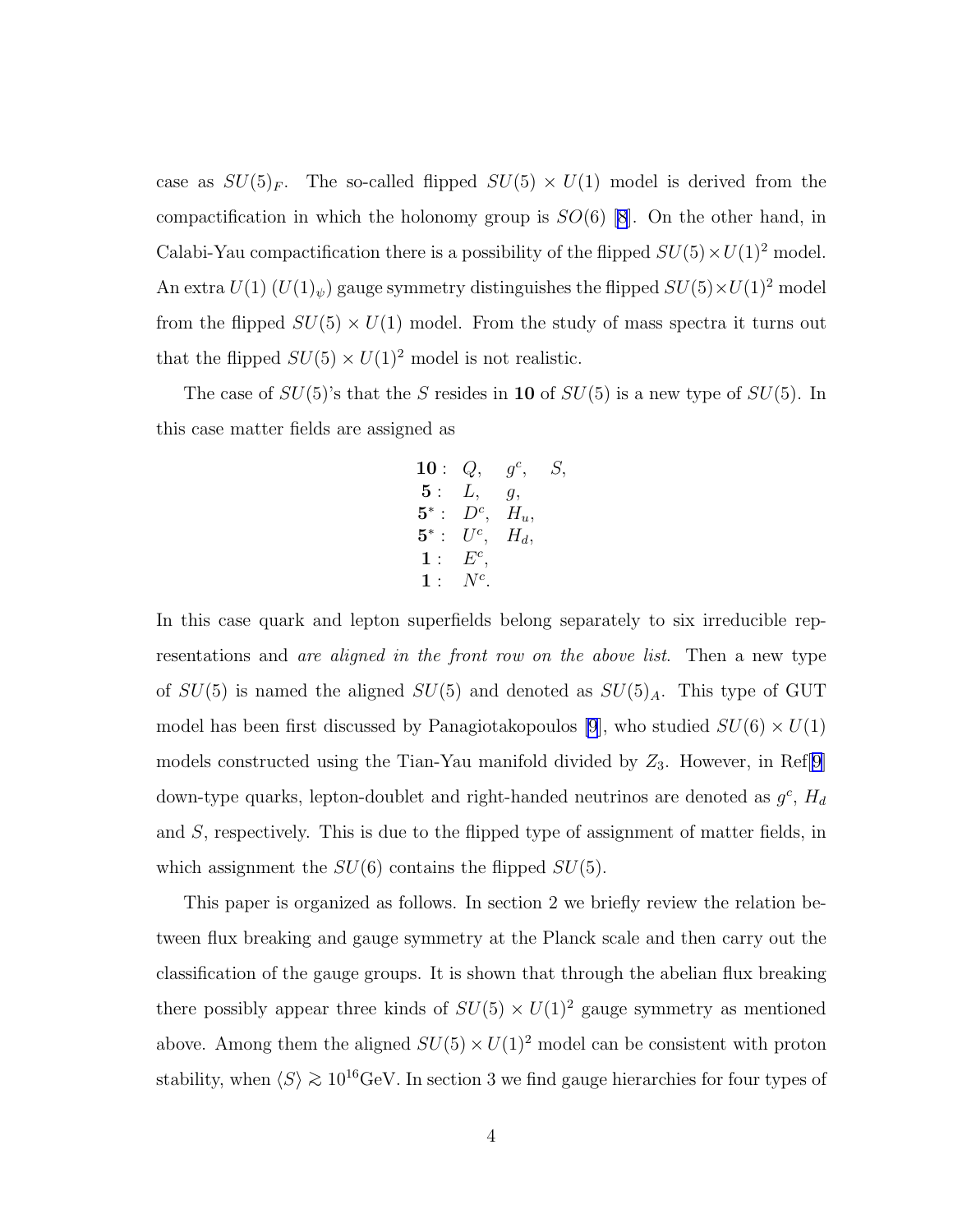models and clarify the processes of symmetry breaking to  $G_{st}$ . By introducing an appropriate discrete symmetry suggested from Gepner model in section 4, we construct a simple three-generation model with the aligned  $SU(5) \times U(1)^2$  gauge symmetry and discuss its phenomenological implication. In the model the generation and the anti-generation numbers are 4 and 1, respectively. It is pointed out that there is an interesting solution for the triplet-doublet splitting problem and for solar neutrino problem. At low energies this model is in line with the minimal supersymmetric standard model except for the existence of  $G_{st}$ -singlet superfields. Section 5 is devoted to summary and discussion. We also show that there is a realistic solution for the  $\mu$ -problem.

## 2 Flux breaking mechanism

In Calabi-Yau compactification on multiply-connected manifold  $K$  there generally exists a nontrivial Wilson loop U on K and then the available gauge group  $G$  at the Planck scale is reduced to a subgroup of  $E_6$ . The nontrivial U gives rise to the discrete symmetry  $\overline{G}_d$ , which is an embedding of  $G_d = \Pi_1(K)$  in the  $E_6$ . Then G consists of the generators of  $E_6$  which commute with all elements of  $\overline{G}_d$ . This mechanism is called flux breaking or Hosotani mechanism [\[10](#page-22-0)]. Phenomenologically it is required that the group G contains  $G_{st}$ . The generators of  $E_6$  are denoted as  $\{H_i, E_{\xi}\}\$ in Cartan-Weyl basis, where  $H_i$ 's are diagonal generators and  $E_{\xi}$ 's are ladder operators associated with root vectors  $\xi$ . In the abelian flux breaking the Wilson loop U is expressed as

$$
U = \exp(2\pi i \sum_{i} z_i H_i),\tag{1}
$$

where  $z_i$ 's are real parameters. In this case we obtain

$$
UE_{\xi}U^{-1} = \exp\left\{2\pi i(Z,\xi)\right\} E_{\xi},\tag{2}
$$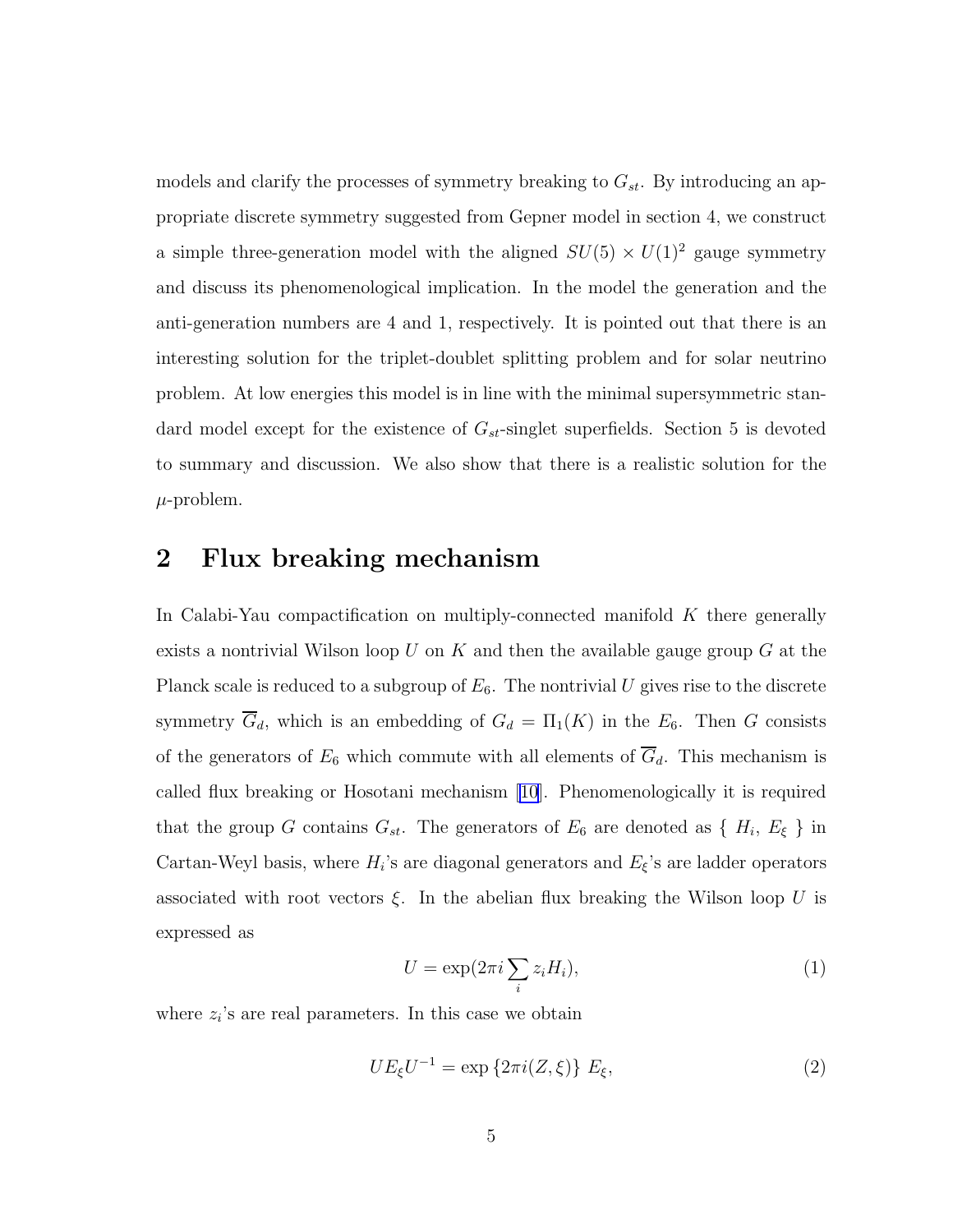where

$$
(Z,\xi) = \sum_{i} z_i \xi_i, \qquad [H_i, E_{\xi}] = \xi_i E_{\xi}.
$$
\n
$$
(3)
$$

Under the condition  $G_{st} \subset G$  the vector Z is described in terms of three real param-eters $\alpha, \beta, \gamma$  as [[5\]](#page-21-0)

$$
Z = \alpha \Theta_1 + \beta \Theta_2 + \gamma \Theta_3, \tag{4}
$$

where  $\Theta_i(i = 1, 2, 3)$  stand for three linearly independent  $SU(3)_c \times SU(2)_L$ -neutral weights in 27 representation and coincide with weights of  $E^c$ , S,  $N^c$ , respectively. The relations  $(\Theta_i, \Theta_j) = \delta_{ij} + 1/3$  hold. When  $U(1)_Y$  is embedded into  $G, U(1)_Y$ -generator is

$$
Y = \frac{1}{3}(5\Theta_1 - \Theta_2 - \Theta_3),
$$
\n(5)

which is orthogonal to  $\Theta_{2,3}$ .

Among gauge bosons in the 78 of  $E_6$ , there are three sets of  $(3, 2)$  gauge bosons with respect to  $SU(3)_c \times SU(2)_L$  [\[5](#page-21-0)]. We denote three representatives of root vectors corresponding to these three sets of gauge bosons as  $\xi^{(A)}, \xi^{(B)}, \xi^{(C)}$ . The quantum numbers of these root vectors are

$$
\xi^{(A)} : (\mathbf{3}, \mathbf{2}, -5/3, 0, 0), \n\xi^{(B)} : (\mathbf{3}, \mathbf{2}, 1/3, -1, -1), \n\xi^{(C)} : (\mathbf{3}, \mathbf{2}, 1/3, 1, -1)
$$
\n(6)

under  $SU(3)_c \times SU(2)_L \times U(1)_Y \times U(1)_I \times U(1)_\eta$  symmetry, where  $U(1)_I$  and  $U(1)_\eta$ correspond to  $\Theta_2 \mp \Theta_3$  axes, respectively. Referring to  $U(1)_Y$ -charges we can discriminate  $\xi^{(A)}$  from  $\xi^{(B)}$  and  $\xi^{(C)}$ . On the other hand,  $\xi^{(B)}$  and  $\xi^{(C)}$  are indistinguishable with respect to  $G_{st}$ . Inner products of these root vectors with Z become

$$
(Z, \xi^{(A)}) = -\alpha, \quad (Z, \xi^{(B)}) = -\beta, \quad (Z, \xi^{(C)}) = -\gamma. \tag{7}
$$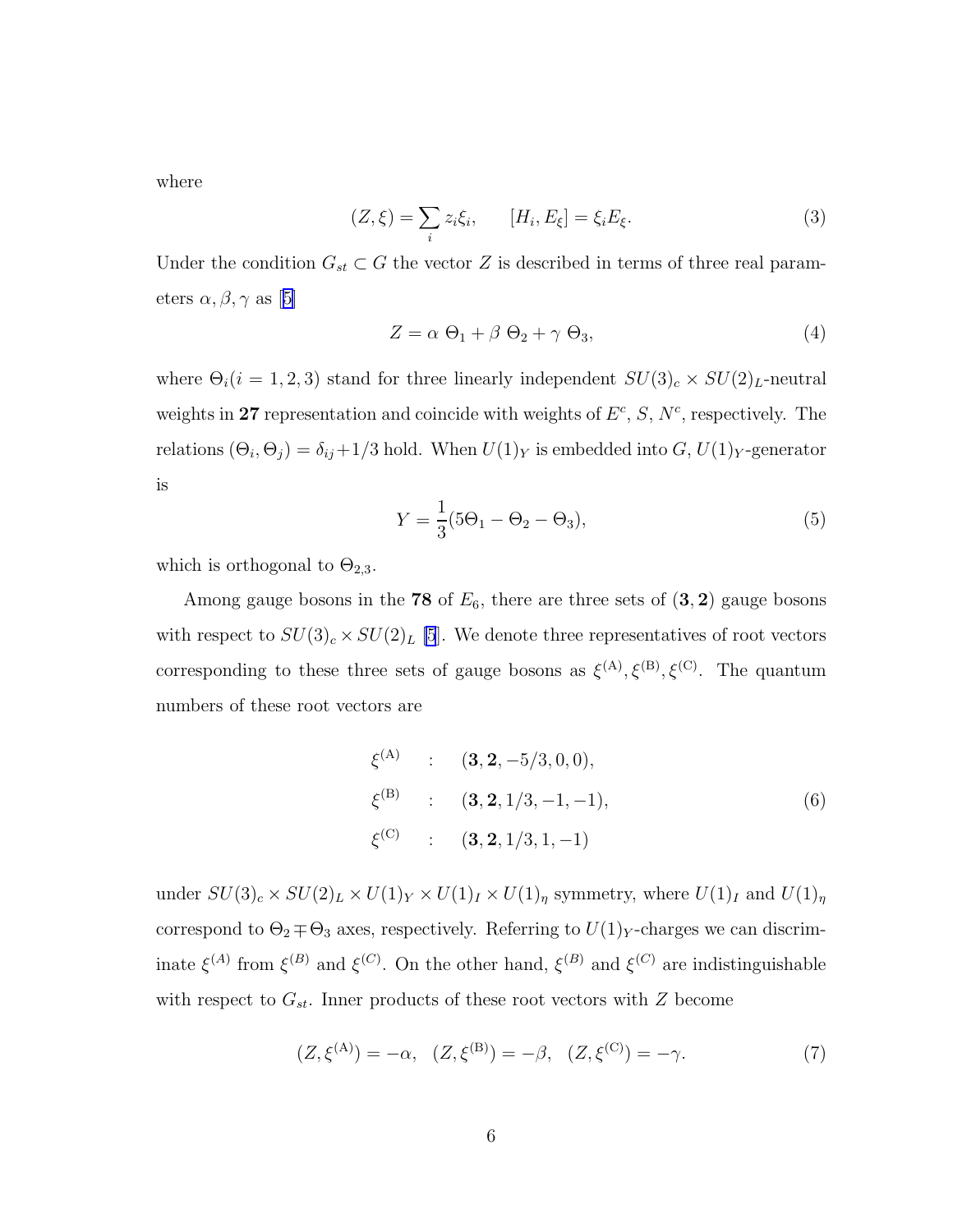The gauge group G at the Planck scale is determined depending on values of these parameters  $\alpha, \beta, \gamma$ . From Eq.(2), if we obtain

$$
(Z,\xi) \equiv 0 \mod 1,\tag{8}
$$

then the  $E_{\xi}$  becomes a generator of G. To the contrary, if we get

$$
(Z,\xi) \not\equiv 0 \mod 1,\tag{9}
$$

the  $E_{\xi}$  is not a generator of G. In the case  $\alpha, \beta, \gamma \neq 0$  we do not have any kinds of  $SU(5)$  symmetry and all three kinds of  $(3, 2)$  gauge boson become massive at  $O(M_{\text{Pl}})$ [[5](#page-21-0)]. On the other hand, when one of  $\alpha, \beta, \gamma$  becomes zero (mod 1), there appear three kinds of  $SU(5)$  symmetry as

(A) 
$$
\alpha \equiv 0, \ \beta, \ \gamma \not\equiv 0
$$
 :  $G \supset SU(5)_S \times U(1)^2$ , (10)

(B) 
$$
\beta \equiv 0, \quad \gamma, \quad \alpha \not\equiv 0
$$
 :  $G \supset SU(5)_A \times U(1)^2,$  (11)

(C) 
$$
\gamma \equiv 0
$$
,  $\alpha$ ,  $\beta \not\equiv 0$  :  $G \supset SU(5)_F \times U(1)^2$ . (12)

Here  $U(1)^2$ -axes in these cases correspond to  $\Theta_2 \mp \Theta_3$ ,  $\Theta_3 \mp \Theta_1$  and  $\Theta_1 \mp \Theta_2$ , respectively. As will be discussed in the next section, depending on the relations between two nonzero parameters the gauge group G varies from  $SU(5) \times U(1)^2$  to  $SU(6) \times SU(2)$  and is classified into four cases. For a moment, we concentrate on the case  $G = SU(5) \times U(1)^2$ . In a 27 representation of  $E_6$ , there are two sets of  $(D_1, L_1, S_1)$  and  $(D_2, L_2, S_2)$ .  $D_{1,2}$  reside in the representation of  $(3^*, 1, \frac{2}{3})$  $(\frac{2}{3})$  as to  $(SU(3)_c, SU(2)_L, U(1)_Y)$ . Similarly,  $L_{1,2}$  and  $S_{1,2}$  reside in  $(1, 2, -\frac{1}{2})$  $(\frac{1}{2})$  and  $(1, 1, 0)$ , respectively.  $(D_1, L_1, S_1)$  have positive  $U(1)<sub>I</sub>$ -charges and  $(D_2, L_2, S_2)$  have negative  $U(1)<sub>I</sub>$ -charges, respectively. A phenomenologically viable model implies that three generations of down-type quarks  $(3^*, 1, \frac{2}{3})$  $\frac{2}{3}$ ) (denoted as  $D^c$ ) remain massless at TeV scale. Thus the other  $(3^*, 1, \frac{2}{3})$  $\frac{2}{3}$ ) field in 27 is considered as the leptoquark (denoted as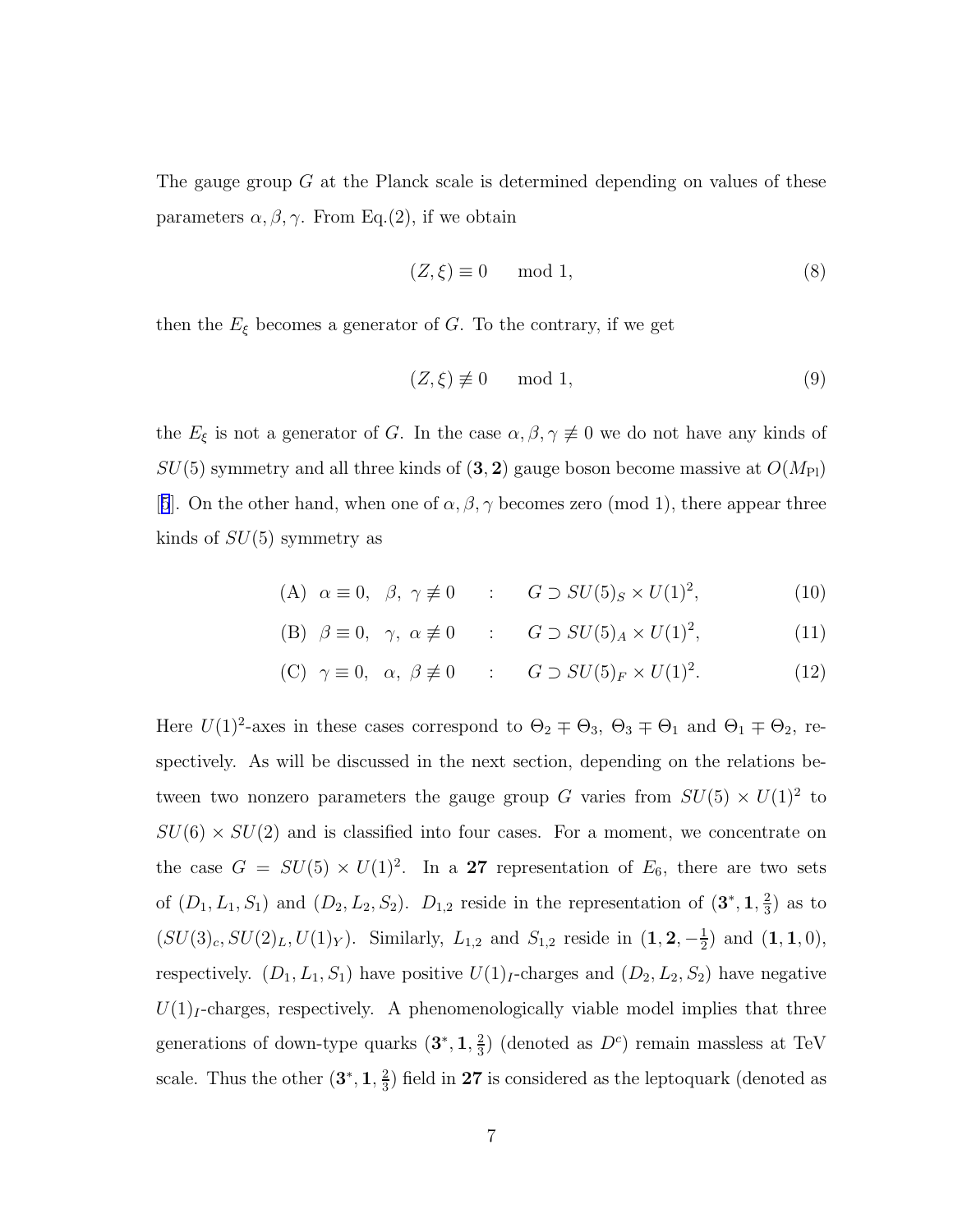$g^c$ ). We can assign  $D_1$  to down-type quarks  $D^c$  without the loss of generality. Then the sign of  $U(1)<sub>I</sub>$ -charges is fixed. One can write down eleven  $E_6$ -invariant Yukawa couplings by using 27 fields as

$$
gS_1D_2
$$
,  $gS_2D_1$ ,  $QD_1L_2$ ,  $QD_2L_1$ ,  
\n $H_uL_1S_2$ ,  $H_uL_2S_1$ ,  $E^cL_1L_2$ ,  $U^cD_1D_2$ ,  
\n $QQg$ ,  $QU^cH_u$ ,  $U^cE^cg$ .

Now it is phenomenologically plausible for us to require the existence of the Yukawa couplings  $QD_1L_2(= QD^cH_d)$  and  $E^cL_1L_2(= E^cLH_d)$  to obtain available Dirac masses of quarks and leptons at weak scale. Since we take  $D_1$  as down-quark  $D<sup>c</sup>$ , we should assign  $L_2$  to  $H_d$  and  $L_1$  to  $L$ , respectively. Moreover, the coupling  $H_u L_1 S_2$  can give the neutrino Dirac masses through  $\langle H_u \rangle$  so that we should assign  $S_2$  to righthanded neutrino  $N^c$ . Consequently, under the assignment of  $D_1 = D^c$  we must take  $(D_1, L_1, S_1)$  as  $(D^c, L, S)$ , which have positive  $U(1)_I$ -charges, and also  $(D_2, L_2, S_2)$ as  $(g^c, H_d, N^c)$ , which have negative  $U(1)_I$ -charges. We denote here  $S_1$  as S. For three cases  $(A)$ ,  $(B)$  and  $(C)$  irreducible decompositions of the 27 matter fields under  $SU(5) \times U(1)^2$  are shown in Table I. In the case (A) both S and N<sup>c</sup> reside in 1 of  $SU(5)$ . While, in the case (B) S resides in 10 of  $SU(5)$  but  $N<sup>c</sup>$  in 1. In the case (C)  $N^c$  resides in 10 of  $SU(5)$  but S in 1.

### Table I

The $SU(5)_S$  in the case (A) is just the standard  $SU(5)$  [[3](#page-21-0)]. In order to break down  $SU(5)_S$  into  $G_{st}$  at an intermediate energy scale,  $(3, 2, -5/3)$  gauge superfields under  $SU(3)_c \times SU(2)_L \times U(1)_Y$  should become massive via Higgs mechanism. However, there are no  $(3, 2, -5/3)$  chiral superfields in the 27 which would be absorbed to give masses to  $(3, 2, -5/3)$  gauge superfields. Thus in the case  $(A)$  we can not construct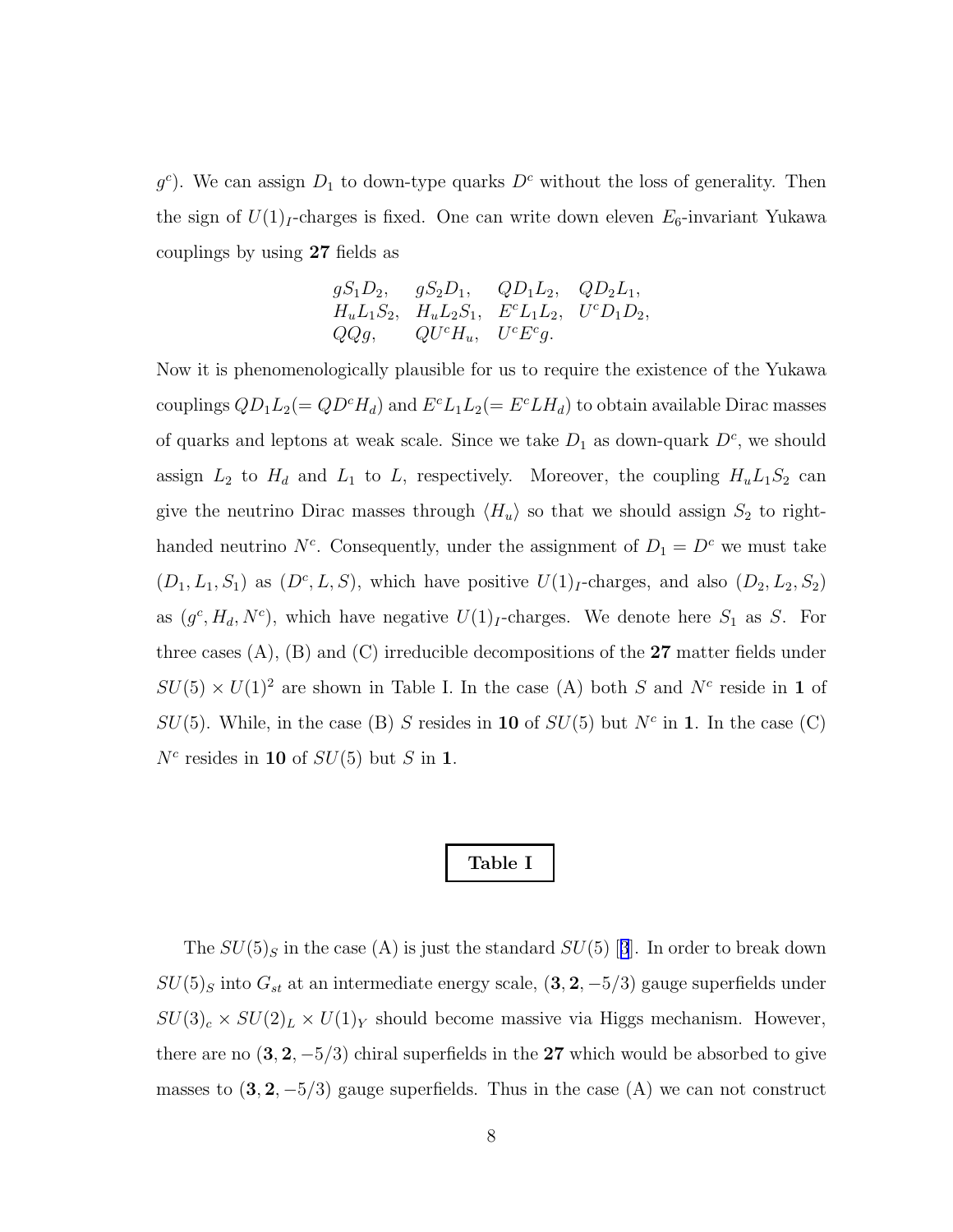<span id="page-9-0"></span>a realistic model. The standard  $SU(5)$ -GUT model is excluded in the Calabi-Yau string theory.

The  $SU(5)_A$  in the case (B) can be broken into  $SU(3)_c \times SU(2)_L$ , when S develops a nonzero VEV. This is due to the fact that S belongs to the 10 of  $SU(5)_A$ . When we decompose  $SU(5)_A$  into  $SU(3)_c \times SU(2)_L \times U(1)_{Y'}$ , we obtain

$$
Y' = \frac{1}{3}(5\Theta_2 - \Theta_3 - \Theta_1).
$$
 (13)

The  $U(1)_Y$  is given by a linear combination of  $U(1)_{Y'}$  and  $U(1)^2$  aside from  $SU(5)_A$ . In this case a quark-doublet superfield  $Q$  is absorbed by  $(3, 2, 1/3)$  gauge superfields via Higgs mechanism. The  $(3, 2, 1/3)$  gauge superfields gain masses of order  $\langle S \rangle$ . Proton decay is caused not only by the interactions of  $(3, 2, 1/3)$  gauge superfields but also by the interactions of leptoquark superfields g and  $g^c$ . In the  $SU(5)_A \times U(1)^2$ model we have four independent Yukawa coupling constants  $\lambda^{(r)}$  ( $r = 1 \sim 4$ ) which appear in the superpotential

$$
W_Y = \lambda^{(1)} (QQg + Qg^c L + g^c Sg)
$$
  
+ 
$$
\lambda^{(2)} (QU^c H_u + QH_d D^c + g^c U^c D^c + S H_d H_u)
$$
  
+ 
$$
\lambda^{(3)} (L H_d E^c + gU^c E^c) + \lambda^{(4)} (L H_u N^c + g D^c N^c),
$$
 (14)

where the generation indices are omitted and  $\lambda$ 's are all expected to be  $O(1)$ . From Eq.(14) leptoquark superfields g and  $g^c$  also gain masses of the order  $\langle S \rangle$  through the Yukawa interactions  $\lambda^{(1)}g^cSg$ . Thus, at energies below  $\langle S \rangle$ , g and  $g^c$  decouple from the effective theory. Therefore, if  $\langle S \rangle$  is equal to or larger than  $O(10^{16})\text{GeV}$ , this model is consistent with proton stability.

The flipped type of  $SU(5)$  in the case (C) can be decomposed into  $SU(3)_c \times$  $SU(2)_L \times U(1)_{Y''}$ . The generator  $Y''$  is given by

$$
Y'' = \frac{1}{3}(5\Theta_3 - \Theta_1 - \Theta_2).
$$
 (15)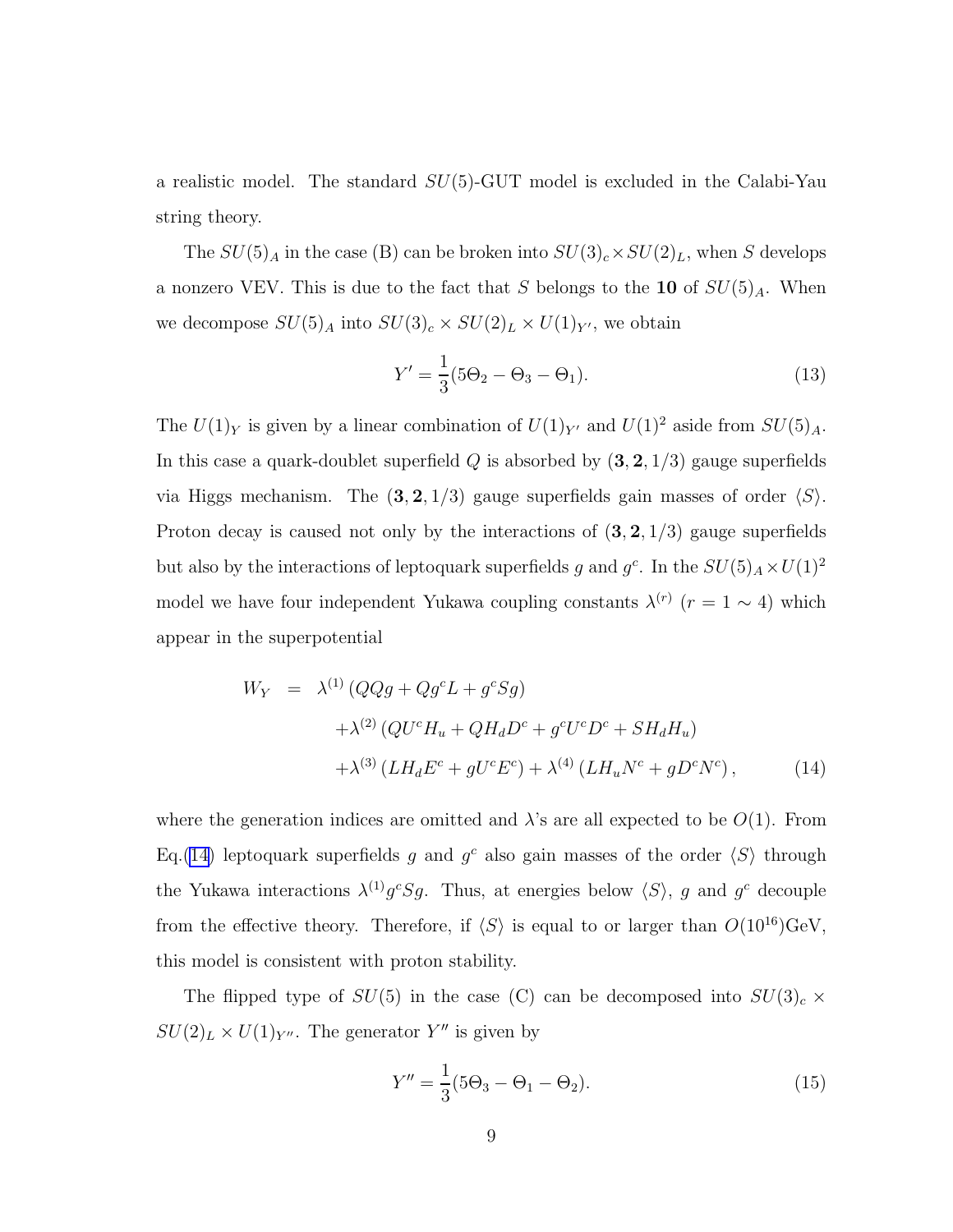When  $N<sup>c</sup>$  develops a nonzero VEV, a quark-doublet superfield  $Q$  is absorbed to give masses of  $O(\langle N^c \rangle)$  to  $(3, 2, 1/3)$  gauge superfields. In the  $SU(5)_F \times U(1)^2$  model Yukawa interactions are given by

$$
W_Y = \lambda^{(1)} \left( QQg + QD^c H_d + D^c N^c g \right)
$$
  
+ 
$$
\lambda^{(2)} \left( QH_u U^c + Qg^c L + D^c g^c U^c + N^c H_u L \right)
$$
  
+ 
$$
\lambda^{(3)} \left( H_u H_d S + g^c g S \right) + \lambda^{(4)} \left( L H_d E^c + U^c g E^c \right).
$$
 (16)

In the symmetry breaking due to a nonzero  $\langle N^c \rangle$ , leptoquark superfields g and  $g^c$  can not gain masses of  $O(\langle N^c \rangle)$ . Unless S develops a large VEV, we are led to the fast proton decay. To avoid this difficulty, S also should develop its VEV of  $O(\gtrsim 10^{16}){\rm GeV}.$ Thus in the case (C) it is required that both  $\langle S \rangle$  and  $\langle N^c \rangle$  are  $O(\gtrsim 10^{16}){\rm GeV}$ . In this scheme of symmetry breaking it is impossible for us to get a large Majorana-mass of right-handed neutrino [\[11](#page-22-0)]. Furthermore, since the Yukawa couplings of  $g^c gS$ and  $H_u H_d S$  take a common value  $\lambda^{(3)}$ , we can not solve the triplet-doublet splitting problem. Thus the  $SU(5)_F \times U(1)^2$  model is not realistic. It should be noted that the present  $SU(5)_F \times U(1)^2$  model is quite different from the flipped  $SU(5) \times U(1)$ model. The  $U(1)$  factor group in the flipped  $SU(5) \times U(1)$  model corresponds to  $(4\Theta_1 - \Theta_2)/2$ , while an extra  $U(1)$  symmetry in the  $SU(5)_F \times U(1)^2$  model relative to the flipped  $SU(5) \times U(1)$  model corresponds to  $\Theta_2$ -axis, i.e.  $U(1)_{\psi}$ . Due to the extra  $U(1)_{\psi}$  symmetry, many of the Yukawa interactions such as  $(10^* \cdot 10^* \cdot 5^*)$ ,  $(10 \cdot 10^* \cdot 1)$  which appear in the flipped  $SU(5) \times U(1)$  model are forbidden. As a consequence, unlike in the flipped  $SU(5) \times U(1)$  model the triplet-doublet splitting mechanismand see-saw mechanism [[12\] \[13\]](#page-22-0) are not at work in the  $SU(5)_F \times U(1)^2$ model. Furthermore, there is a sharp distinction between the present  $SU(5)_F \times U(1)^2$ model and the flipped  $SU(5)_F \times U(1)$  model with respect to their generation structure.

When all but one of  $\alpha, \beta, \gamma$  are zero (mod 1), there appears an  $SO(10) \times U(1)$ gauge group. In this case we also have three kinds of model. For instance, in the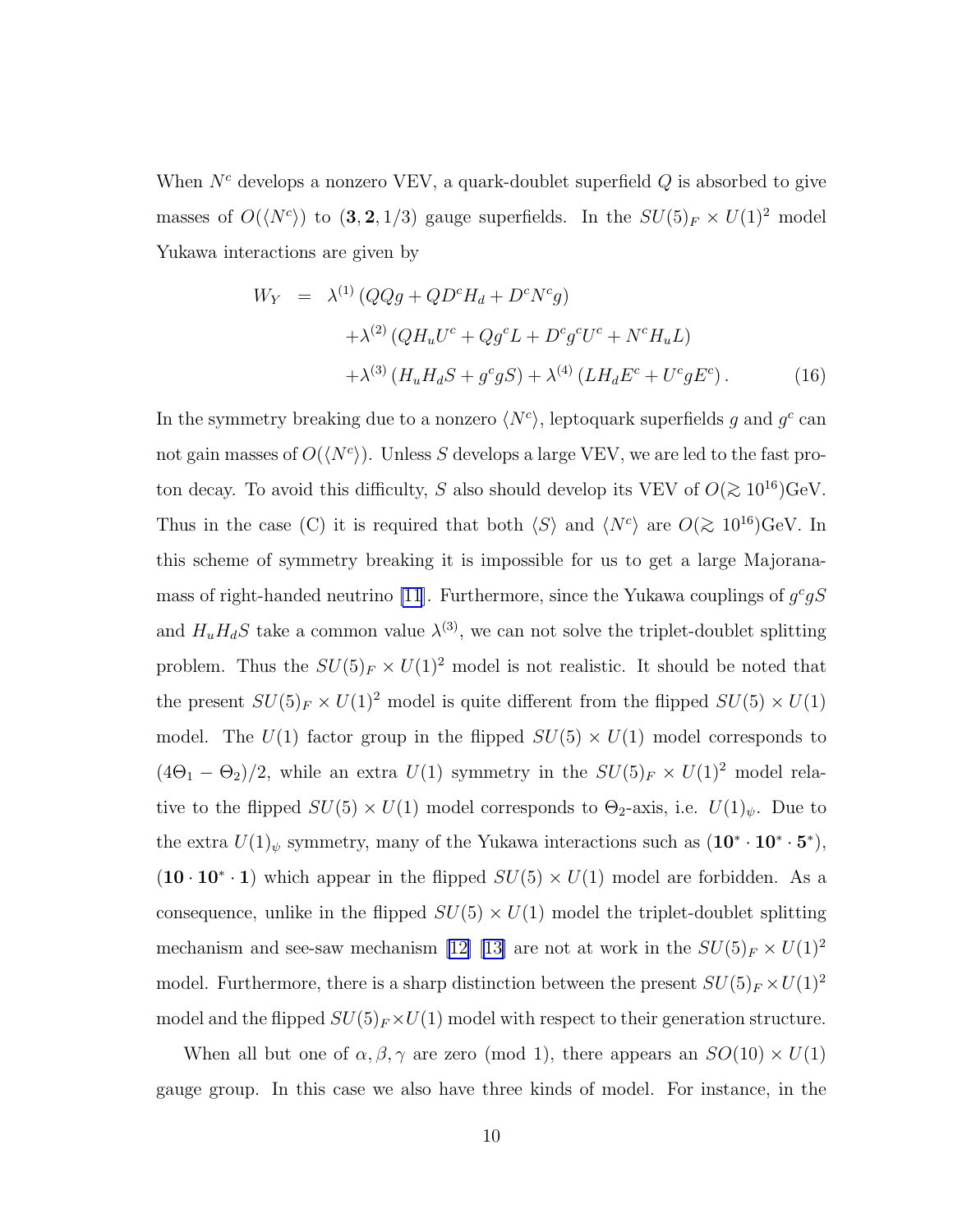case  $\alpha, \gamma \equiv 0$  and  $\beta \not\equiv 0$  the  $SO(10)$  referred here is the same as the usual one. As mentioned above, not only the case  $\alpha \equiv 0$  but also the case  $\gamma \equiv 0$  are unfavorable. Thus we have no possibilities of the  $SO(10) \times U(1)$  gauge symmetry.

Next we consider the case of non-abelian flux breaking. Root vectors of the  $E_6$  perpendicular to those of  $G_{st}$  are restricted only to  $\pm(\Theta_2-\Theta_3)$ . Since these root vectors compose  $SU(2)$  group, the remaining gauge symmetry is at most  $SU(6)$ . This  $SU(6)$  involves  $SU(5)_S$  but neither  $SU(5)_A$  nor  $SU(5)_F$ . Since we have no realistic solutions for the  $SU(5)_S$ -GUT,  $SU(3)_c$  and  $SU(2)_L$  should be already separated in the non-abelian flux breaking at the Planck scale.

## 3 Gauge hierarchies

As discussed in the previous section, the realistic scenarios with  $SU(5) \times U(1)^2$  gauge symmetry are limited only to the case (B) of flux breaking

$$
\beta \equiv 0, \quad \gamma, \ \alpha \not\equiv 0. \tag{17}
$$

Then we proceed to study the case (B) including the aligned  $SU(5) \times U(1)^2$  model. To explain large Majorana-masses of right-handed neutrinos, we now consider the hierarchical symmetry breaking with  $\langle S \rangle \gtrsim 10^{16} \text{GeV} \gg \langle N^c \rangle \gg m_{\text{susy}}$  [\[15](#page-22-0)] [\[11\]](#page-22-0), where  $m_{\text{susy}}$  represents the susy breaking scale of  $O(1)$ TeV. Some of Gepner models [[14](#page-22-0)] potentially implement this hierarchical type of symmetry breaking.

To maintain supersymmetry down to  $m_{\text{susy}}$ , the D-terms should vanish at large scales  $\langle S \rangle$  and  $\langle N^c \rangle$ . It is realized by assuming the existence of mirror chiral superfields of S and  $N^c$  and by setting  $\langle S \rangle = \langle \overline{S} \rangle$  and  $\langle N^c \rangle = \langle \overline{N}^c \rangle$ . In what follows we take up this scheme of symmetry breaking. The gauge group  $G$  in the region ranging from the Planck scale to the scale  $\langle S \rangle$  is classified into four cases depending on the relations between  $\alpha$  and  $\gamma$ . For example, when  $\alpha - \gamma \equiv 0$ , there appears  $SU(2)_R$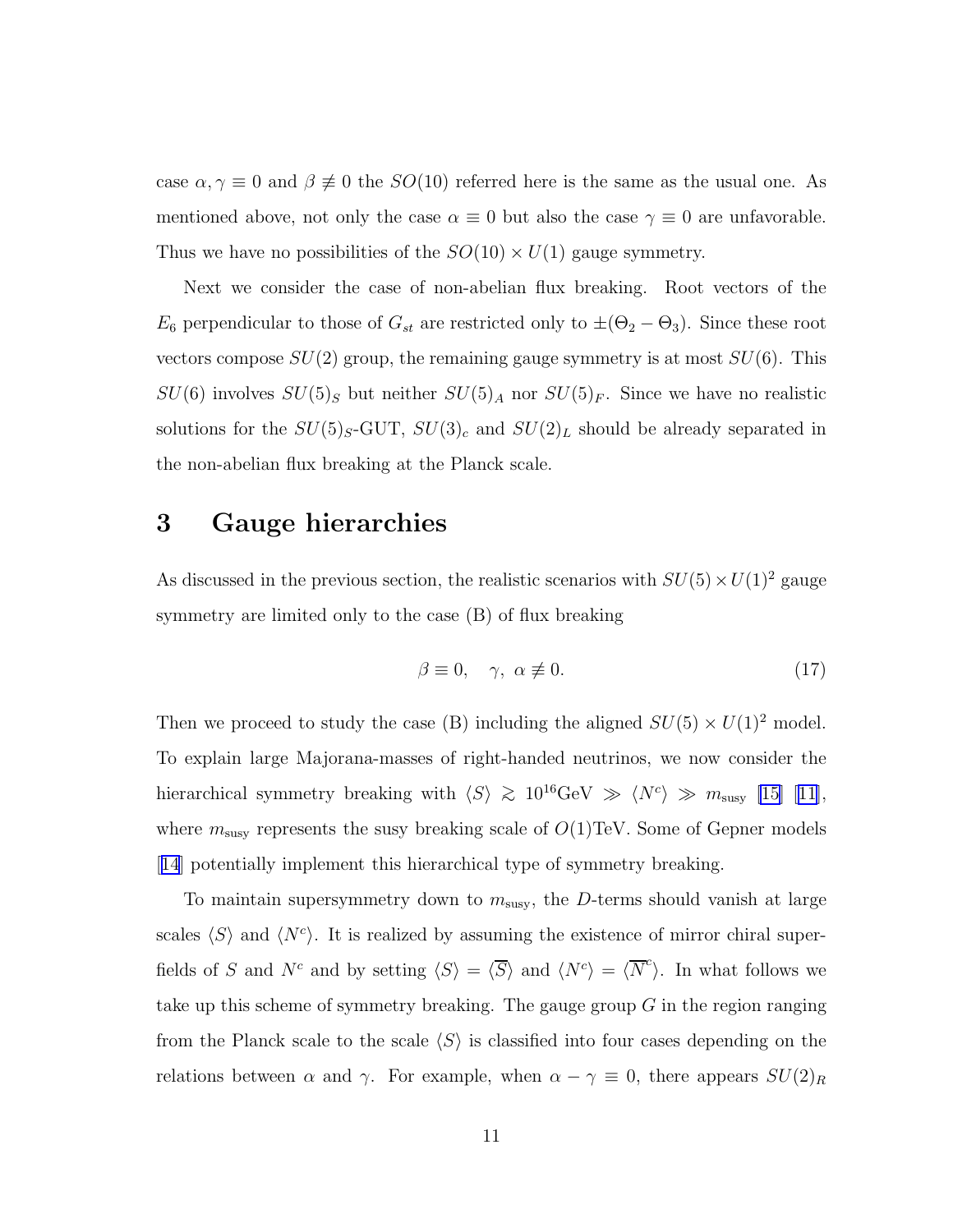<span id="page-12-0"></span>symmetry associated with root vectors  $\pm(\Theta_3-\Theta_1)$ . Chiral superfields in the 27 of  $E_6$  are decomposed into the irreducible representations of  $G$ . These situations are summarized as follows;

(B1) 
$$
\alpha + \gamma \equiv \alpha - \gamma \equiv 0
$$
 :  $G = SU(6) \times SU(2)_R$   
\n(15,1) :  $Q, g, g^c, L, S$   
\n(6<sup>\*</sup>,2) :  $U^c, D^c, H_u, H_d, E^c, N^c$   
\n(B2)  $\alpha + \gamma \equiv 0, \ \alpha - \gamma \neq 0$  :  $G = SU(6) \times U(1)_R$   
\n(15,0) :  $Q, g, g^c, L, S$   
\n(6<sup>\*</sup>,1) :  $U^c, H_d, N^c$   
\n(6<sup>\*</sup>,-1) :  $D^c, H_u, E^c$   
\n(B3)  $\alpha + \gamma \neq 0, \ \alpha - \gamma \equiv 0$  :  $G = SU(5) \times SU(2)_R \times U(1)$   
\n(10,1,  $\frac{2}{3}$ ) :  $Q, g^c, S$   
\n(5,1,  $-\frac{4}{3}$ ) :  $L, g$   
\n(5<sup>\*</sup>,2,  $-\frac{1}{3}$ ) :  $U^c, D^c, H_u, H_d$   
\n(1,2,  $\frac{5}{3}$ ) :  $E^c, N^c$   
\n(B4)  $\alpha + \gamma \neq 0, \ \alpha - \gamma \neq 0$  :  $G = SU(5) \times U(1)_R \times U(1)$   
\n(10,0,  $\frac{2}{3}$ ) :  $Q, g^c, S$   
\n(5,0,  $-\frac{4}{3}$ ) :  $L, g$   
\n(5<sup>\*</sup>,1,  $-\frac{1}{3}$ ) :  $U^c, H_d$   
\n(5<sup>\*</sup>,1,  $-\frac{1}{3}$ ) :  $U^c, H_d$   
\n(1, -1,  $\frac{5}{3}$ ) :  $E^c$   
\n(1, 1,  $\frac{5}{3}$ ) :  $N^c$ 

When  $S$  develops a nonzero VEV, the gauge group  $G$  is spontaneously broken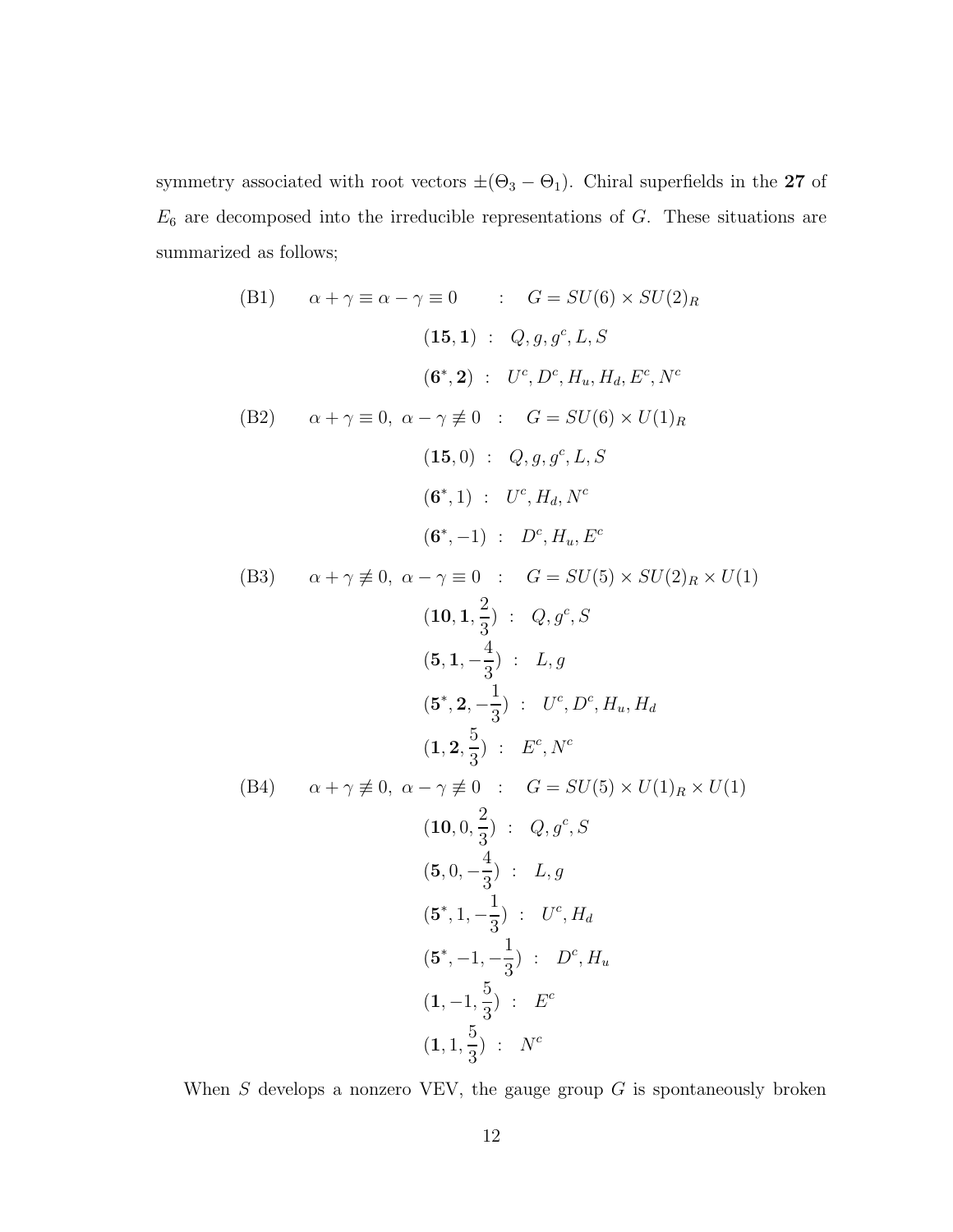into a smaller group  $G'$ . For each case we have

 $(B1)$  $G' = SU(4) \times SU(2)_L \times SU(2)_R$  $(B2)$  $G' = SU(4) \times SU(2)_L \times U(1)_R$  $(B3)$  $G' = SU(3)_c \times SU(2)_L \times SU(2)_R \times U(1),$  $(B4)$  $G' = SU(3)_c \times SU(2)_L \times U(1)_R \times U(1).$ 

The $SU(4)$  in the cases (B1) and (B2) is the Pati-Salam  $SU(4)$  [[16\]](#page-22-0). In the cases (B1) and (B2),  $(4, 2)$ ,  $(4^*, 2)$  and  $(1, 1)$  gauge superfields under  $SU(4) \times SU(2)_L$  absorb a pair of  $Q, L$  and  $\overline{Q}, \overline{L}$  and  $(S - \overline{S})/\sqrt{2}$  via Higgs mechanism. In the cases (B3) and (B4),  $(3, 2)$ ,  $(3^*, 2)$  and  $(1, 1)$  gauge superfields under  $SU(3)_c \times SU(2)_L$  absorb a pair of Q and  $\overline{Q}$  and  $(S - \overline{S})/\sqrt{2}$ .

In the subsequent symmetry breaking due to nonzero  $\langle N^c \rangle$  the gauge group  $G'$  is broken to  $G_{st}$ . In the case (B1) a pair of  $U^c$ ,  $E^c$  and  $\overline{U}^c$ ,  $\overline{E}^c$  and  $(N^c - \overline{N}^c)/\sqrt{2}$  are absorbed by gauge superfields. In the case (B2) a pair of  $U^c$  and  $\overline{U}^c$  and  $(N^c - \overline{N}^c)/\sqrt{2}$ and in the case (B3) a pair of  $E^c$  and  $\overline{E}^c$  and  $(N^c - \overline{N}^c)/\sqrt{2}$  are absorbed. In the case (B4) only  $(N^c - \overline{N}^c)/\sqrt{2}$  is absorbed.

## 4 A simple model

In this section we construct a simple three-generation model for the case (B4)  $G =$  $SU(5)_A \times U(1)^2$ . From the observation of this example we will see that the discrete symmetry of the compactified manifold controls many parameters of the low-energy effective theory. To obtain three-generation models at low energies, the difference between the generation number and the anti-generation number should be three at the Planck scale. Concretely, here the generation number and the anti-generation number are taken as 4 and 1, respectively. This generation structure is illustrated in Table II.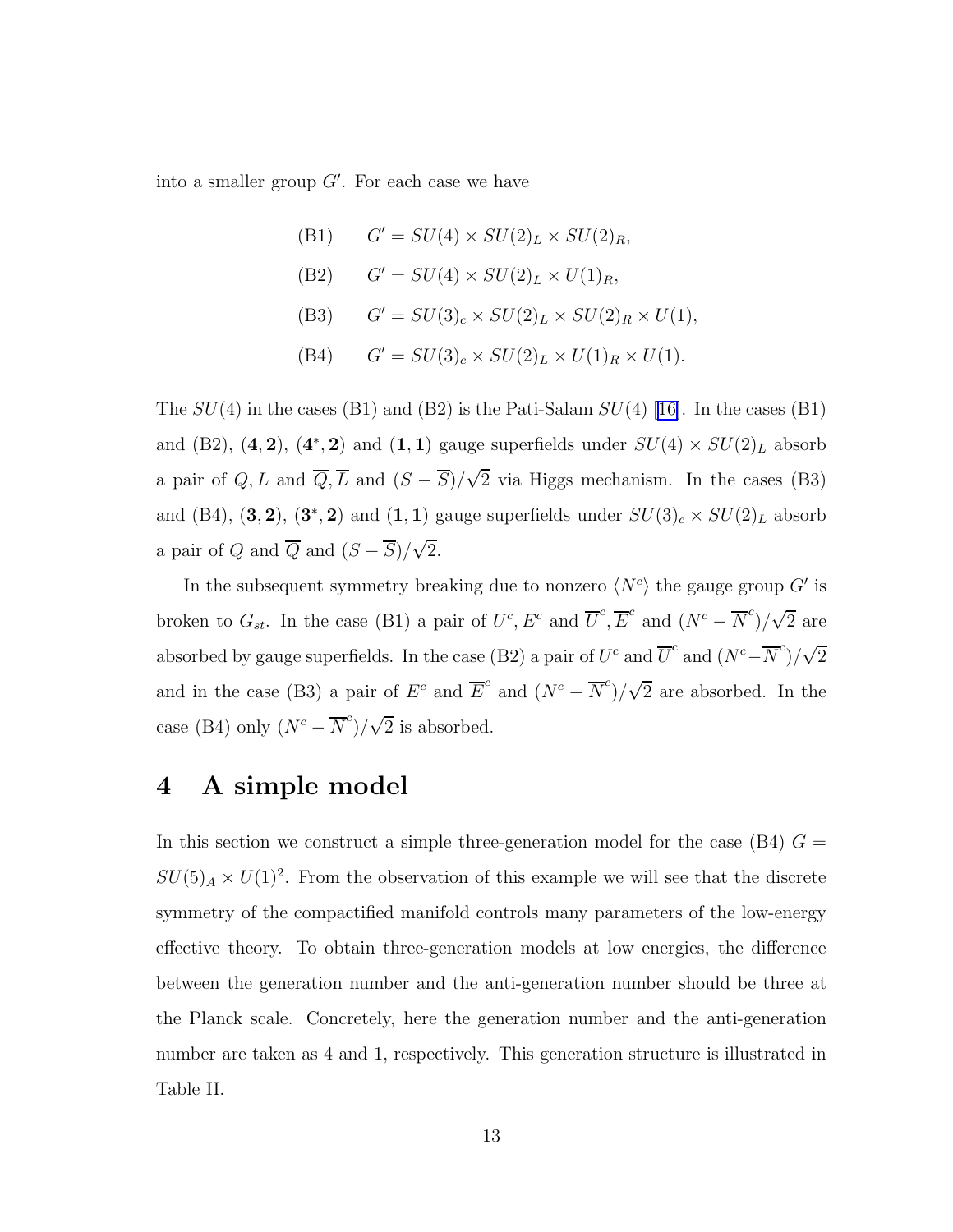### Table II

When the effective theory has Gepner type of discrete symmetry  $Z_{2k+1} \times Z_2$  coming from the symmetry of the compactified manifold, nonrenormalizable terms of the superpotential have peculiar structure. Especially, if  $Z_{2k+1}$ -charges of  $S_0$ ,  $\overline{S}$  and  $N_0^c$ ,  $\overline{N}^c$  are 1 and k, respectively, the nonrenormalizable terms incorporated only by these fields are of special form [\[11\]](#page-22-0)

$$
W_{NR} \sim \lambda M_C^3 \left[ \left( \frac{S_0 \overline{S}}{M_C^2} \right)^{2k} + k \left( \frac{N_0^c \overline{N}^c}{b^2 M_C^2} \right)^2 - 2c \left( \frac{S_0 \overline{S}}{M_C^2} \right)^k \left( \frac{N_0^c \overline{N}^c}{b^2 M_C^2} \right) \right],
$$
 (18)

where  $M_C$  represents the compactification scale and  $\lambda$ , b and c are real constants of  $O(1)$ . Here we assume that the soft susy-breaking mass parameter  $m_{S_0}^2 + m_{\overline{S}}^2$ , whose running behavior is controlled by the renormalization group equation, becomes negative in the energy region  $O(10^{17})$ GeV. As investigated in Ref.[\[11](#page-22-0)], carrying out the minimization of the scalar potential under the conditions  $k = 3, 4, \cdots$  and  $0 <$  $c < \sqrt{2k} \ (c \neq \sqrt{k}),$  we obtain

$$
\langle S_0 \rangle = \langle \overline{S} \rangle \sim M_C x,\tag{19}
$$

$$
\langle N_0^c \rangle = \langle \overline{N}^c \rangle \sim M_C x^k \tag{20}
$$

with

$$
x = \left(\frac{m_{\text{susy}}}{M_C}\right)^{1/(4k-2)}.\tag{21}
$$

Through Higgs mechanism  $(3, 2)$  and  $(3^*, 2)$  gauge superfields become massive at the scale  $\langle S_0 \rangle = \langle \overline{S} \rangle$ . It is  $Q_0$  and  $\overline{Q}$  that are absorbed by  $(3, 2)$  and  $(3^*, 2)$  gauge superfields. Since gauge interactions are diagonal with respect to the generation degree of freedom, the superfields absorbed here have the same generation indices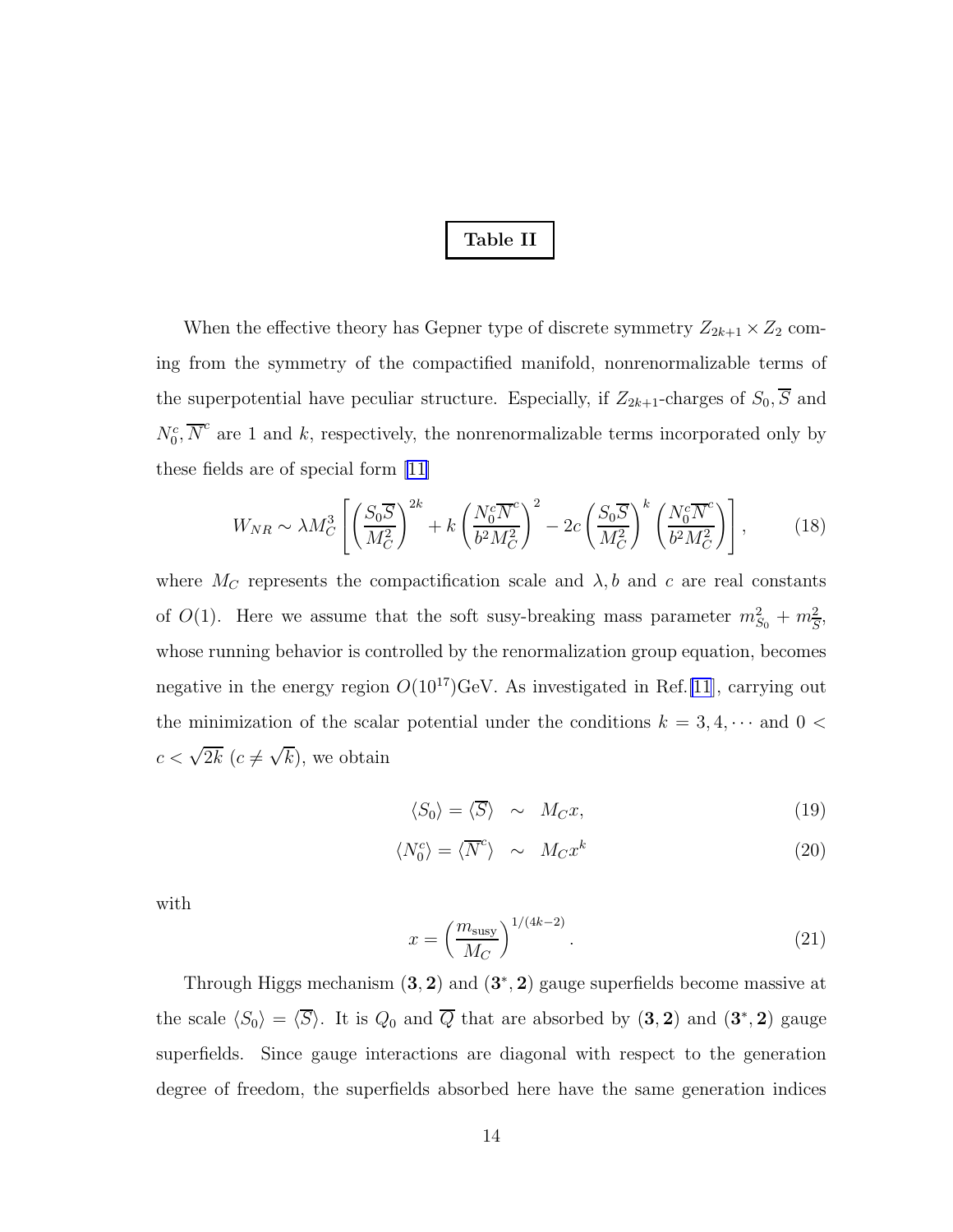as  $S_0$  and  $\overline{S}$ . Thus at energies below  $\langle S_0 \rangle = \langle \overline{S} \rangle$  only three generations of quark  $Q_i(i = 1, 2, 3)$  remain massless. Through the symmetry breaking  $(S_0 - \overline{S})/\sqrt{2}$  is also absorbed by a gauge superfield associated with a diagonal generator. Remaining massless S fields become  $S_i(i = 1, 2, 3)$  and  $(S_0 + \overline{S})/\sqrt{2}$ .

Leptoquark superfields g,  $g^c$   $(\overline{g}, \overline{g}^c)$  gain their masses of order  $\langle S_0 \rangle = \langle \overline{S} \rangle$  through the Yukawa interactions  $\sum_{i,j=0\sim 3}\lambda_{i0j}^{(1)} g_i^c S_0 g_j \; (\overline{\lambda}^{(1)} \overline{g}^c \overline{S} \overline{g}).$  Here  $\lambda_{i0j}^{(1)}$  $\binom{1}{i0j}$  can be considered as a matrix with respect to the indices  $i, j$ . If this matrix is rank four, all g and  $g<sup>c</sup>$ are massive. On the other hand, doublet Higgs get their masses through the Yukawa interactions  $\sum_{i,j=0} \lambda_{0ij}^{(2)} S_0 H_{di} H_{uj} (\overline{\lambda}^{(2)} \overline{S} \overline{H}_d \overline{H}_u)$ . If the matrix  $\lambda_{0ij}^{(2)}$  is rank three, a pair of  $H_u$  and  $H_d$  remains massless and the other three pairs of them become massive at the scale  $\langle S_0 \rangle = \langle \overline{S} \rangle$ . As seen in Table-II, since  $g, g^c, H_u$  and  $H_d$  belong to different irreducible representations of  $SU(5)_A$  with each other, it is likely that the Yukawa couplings  $\lambda_{i0j}^{(1)}$  and  $\lambda_{0ij}^{(2)}$  have distinct structure with respect to their ranks. In the present model triplet-doublet splitting is attributable to the disparity of ranks of  $\lambda_{i0j}^{(1)}$  and  $\lambda_{0ij}^{(2)}$ . In Eq.([14\)](#page-9-0) we have the Yukawa interactions  $\sum \lambda_{ijk}^{(4)} (L_i H_{uj} + g_i D_j^c) N_k^c$ . In the subsequent symmetry breaking due to a nonzero  $\langle N_0^c \rangle$  there possibly appear the mixings between  $H_{uj}$  and  $L_i^{\dagger}$  and between  $D^c$  and  $g^{\dagger}$ . If  $\lambda_{ij0}^{(4)}$  $i_{ij0}^{(4)}$ 's vanish for all i and j, these mixings are avoidable. The condition  $\lambda_{ij0}^{(4)} = 0$  can be explained under appropriate charge assignments for the discrete symmetry  $Z_{2k+1} \times Z_2$  to  $L_i$ ,  $H_{uj}$  and  $N_0^c$ .

In the present model  $U^c, D^c, L$  and  $E^c$  also have four generations and an antigeneration at the Planck scale. If these superfields have appropriate charges of the discrete symmetry  $Z_{2k+1} \times Z_2$ , we get the nonrenormalizable terms

$$
\frac{1}{M_C^{2l_1-1}}(S_0\overline{S})^{l_1}(U_0^c\overline{U}^c) + \frac{1}{M_C^{2l_2-1}}(S_0\overline{S})^{l_2}(D_0^c\overline{D}^c) \n+ \frac{1}{M_C^{2l_3-1}}(S_0\overline{S})^{l_3}(L_0\overline{L}) + \frac{1}{M_C^{2l_4-1}}(S_0\overline{S})^{l_4}(E_0^c\overline{E}^c),
$$
\n(22)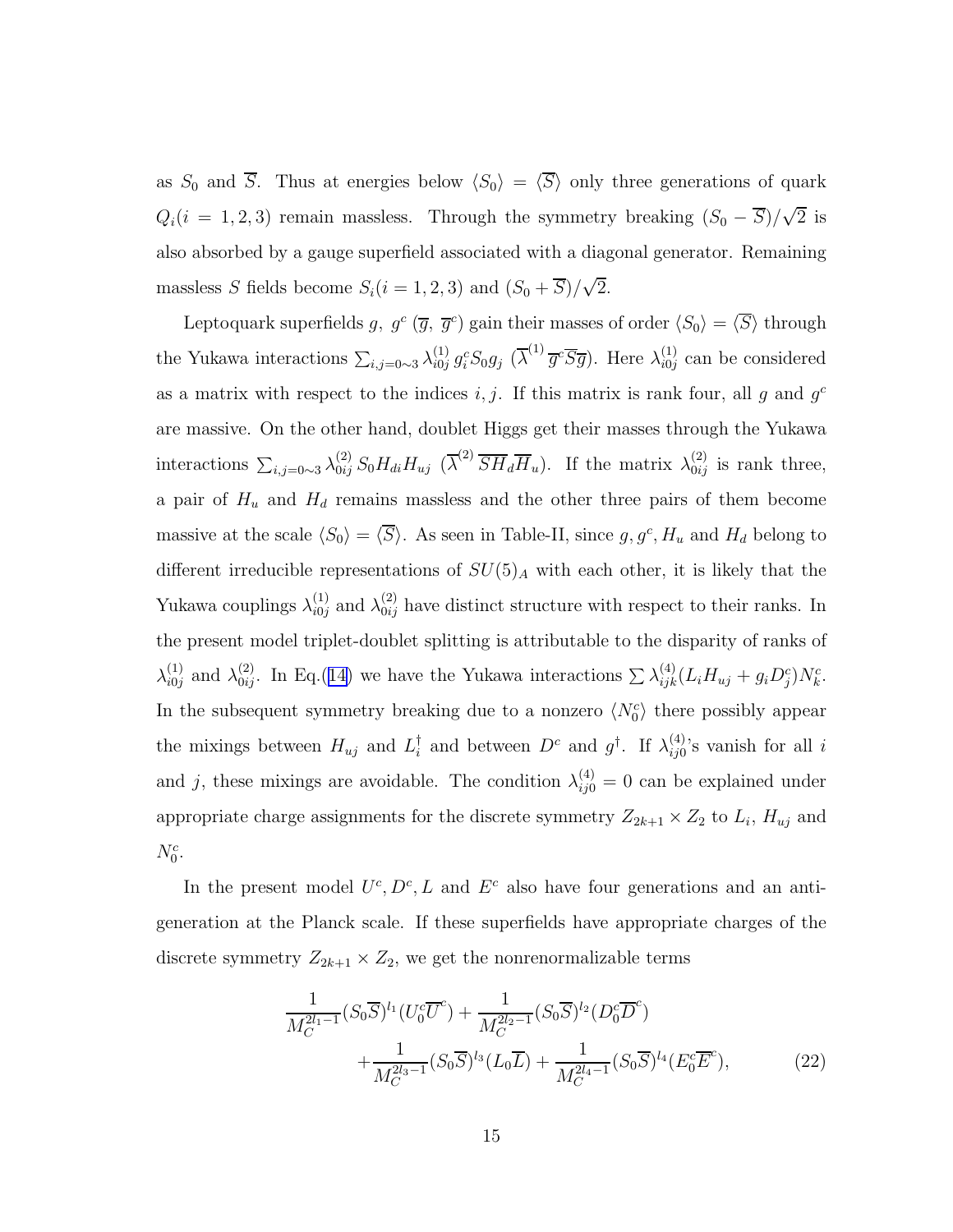where  $l_i < 2k - 1$  ( $i = 1 \sim 4$ ). These terms induce masses for  $U_0^c, D_0^c, L_0, E_0^c$  and  $\overline{U}^c$ ,  $\overline{D}^c$ ,  $\overline{L}$ ,  $\overline{E}^c$ . In fact, by substituting  $S_0$ ,  $\overline{S}$  by their nonzero VEVs, we get

$$
M_{U_0^c, \overline{U}^c} \sim M_C x^{2l_1}, \qquad M_{D_0^c, \overline{D}^c} \sim M_C x^{2l_2},
$$
  

$$
M_{L_0, \overline{L}} \sim M_C x^{2l_3}, \qquad M_{E_0^c, \overline{E}^c} \sim M_C x^{2l_4}.
$$
 (23)

Consequently, at energies below  $M_{U_0^c, \overline{U}^c}$ ,  $M_{D_0^c, \overline{D}^c}$ ,  $M_{L_0, \overline{L}}$  and  $M_{E_0^c, \overline{E}^c}$  there remain only three generations of  $U^c, D^c, L$  and  $E^c$ .

At the scale  $\langle N_0^c \rangle$ ,  $(N_0^c - \overline{N}^c)/\sqrt{2}$  is absorbed by a gauge superfield. By assigning appropriate charges to  $N_i^c$ , we can obtain large Majorana-masses of  $N^c$ , which lead to sufficiently small neutrino masses by see-saw mechanism. As shown in Ref.[\[11\]](#page-22-0), the superpotential Eq.[\(18](#page-12-0)) leads to Majorana-masses

$$
M_M \sim M_C x^{2k} = \sqrt{m_{\text{susy}} M_C} x \tag{24}
$$

for  $N_i^c$ ( $i = 1, 2, 3$ ) and for

$$
N' = \cos\theta \frac{1}{\sqrt{2}} (N_0^c + \overline{N}^c) + \sin\theta \frac{1}{\sqrt{2}} (S_0 + \overline{S})
$$
\n(25)

with

$$
\theta \sim x^{k-1}.\tag{26}
$$

Thus at energies below  $M_M$  available  $G_{st}$ -singlet superfields are limited only to  $S_i(i =$ 1, 2, 3) and to

$$
S' = -\sin\theta \frac{1}{\sqrt{2}} (N_0^c + \overline{N}^c) + \cos\theta \frac{1}{\sqrt{2}} (S_0 + \overline{S}), \qquad (27)
$$

whose masses are  $O(m_{\text{susy}})$ .

As an example, let us consider the case  $k = 5$ . In this case the discrete symmetry becomes  $Z_{11} \times Z_2$ . The  $Z_{11}$ -charges of  $S_0$ ,  $\overline{S}$  and  $N_0^c$ ,  $\overline{N}^c$  are 1 and 5, respectively. Here we take  $l_1 = l_2 = l_3 = l_4 = 3$  and take numerical values of  $M_C$  and  $m_{\text{susy}}$  as

$$
M_C \cong \frac{M_{\rm Pl}}{\sqrt{8\pi}} \cong 10^{18.4} \text{GeV}, \quad m_{\text{susy}} = 10^3 \text{GeV}.
$$
 (28)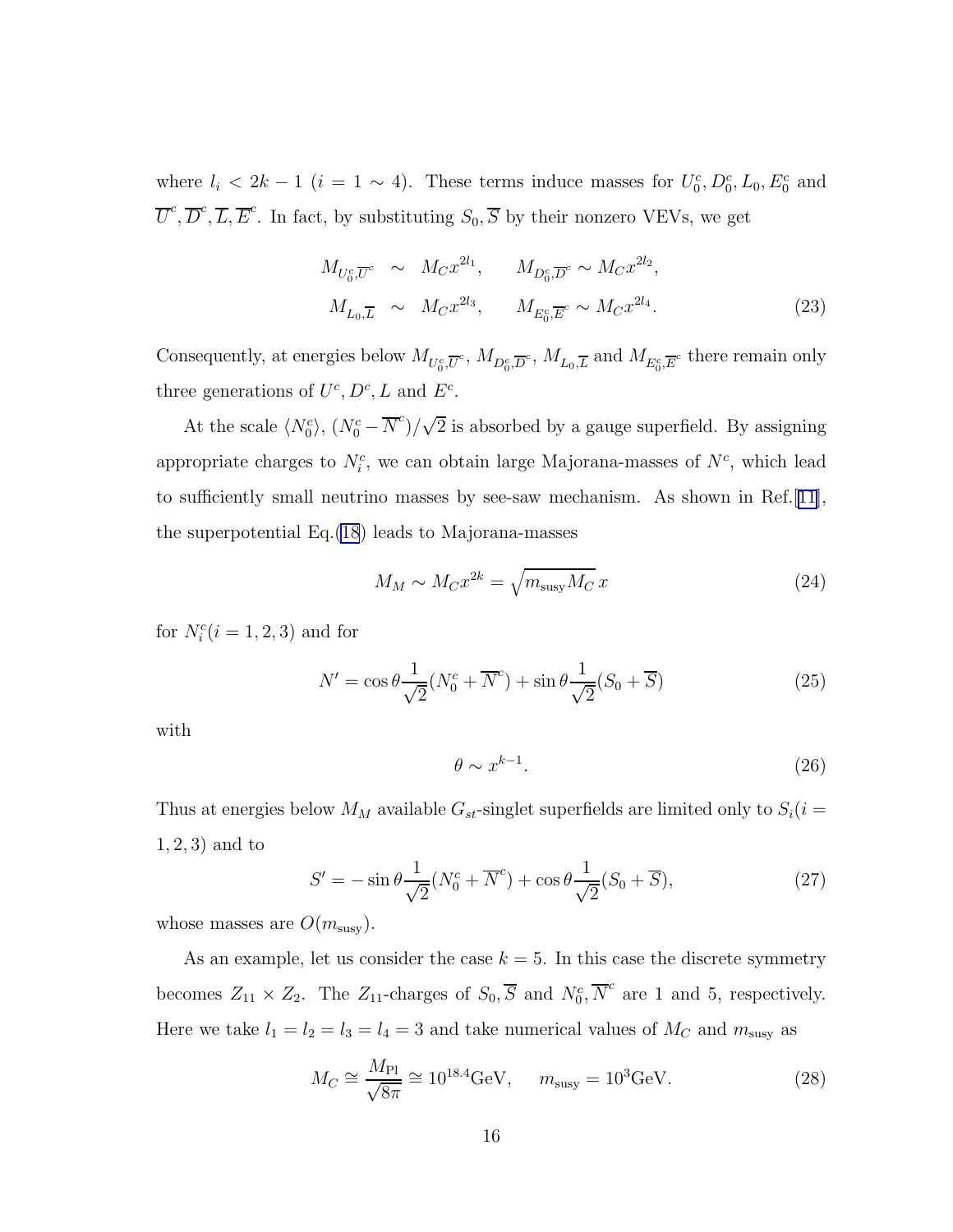In this case we get  $x = 10^{-0.86}$  and mass hierarchies become

$$
\langle S_0 \rangle = \langle \overline{S} \rangle \cong 10^{17.5} \text{GeV},\tag{29}
$$

$$
\langle N_0^c \rangle = \langle \overline{N}^c \rangle \cong 10^{14.1} \text{GeV},\tag{30}
$$

$$
M_{U_0^c, \overline{U}^c}, \ M_{D_0^c, \overline{D}^c}, \ M_{L_0, \overline{L}}, \ M_{E_0^c, \overline{E}^c} \cong 10^{13.3} \text{GeV},\tag{31}
$$

$$
M_M \cong 10^{9.8} \text{GeV}.\tag{32}
$$

LargeMajorana-masses  $M_M$  obtained here solve the solar neutrino problem [[11\]](#page-22-0). At energies below  $M_M$  this model is in accord with the minimal supersymmetric standard model except for the existence of singlet fields  $S_i(i = 1, 2, 3)$  and  $S'$ .

Now it is interesting to study the unification of gauge coupling constants. In the aligned  $SU(5) \times U(1)^2$  model,  $SU(3)_c$  and  $SU(2)_L$  gauge couplings should be unified at the scale  $\langle S \rangle$  but not at the Planck scale. On the other hand, due to possible existence of gauge kinetic mixing terms unification of abelian gauge couplings is not straightforward [\[17\]](#page-22-0). Here we confine ourselves to non-abelian gauge couplings. The one-loop renormalization group equation for gauge couplings reads

$$
\frac{d\alpha_i}{dt} = \frac{1}{2\pi} b_i \alpha_i^2 \qquad (i = 3, 2)
$$
\n(33)

with  $t = \ln(\mu/\mu_0)$ . In the model explored above the coefficients of  $\beta$ -functions for  $SU(3)_c$  and  $SU(2)_L$  gauge couplings are given by

$$
b_3 = -1, \qquad b_2 = 2 \tag{34}
$$

in the energy region from  $\langle S \rangle$  to  $M_{U_0^c, \overline{U}^c}$  and

$$
b_3 = -3, \qquad b_2 = 1 \tag{35}
$$

in the energy region from  $M_{U_0^c, \overline{U}^c}$  to  $m_{\text{susy}}$ . Therefore, for each region the difference  $b_2-b_3$  becomes 3 and 4, respectively. To the contrary, in the minimal supersymmetric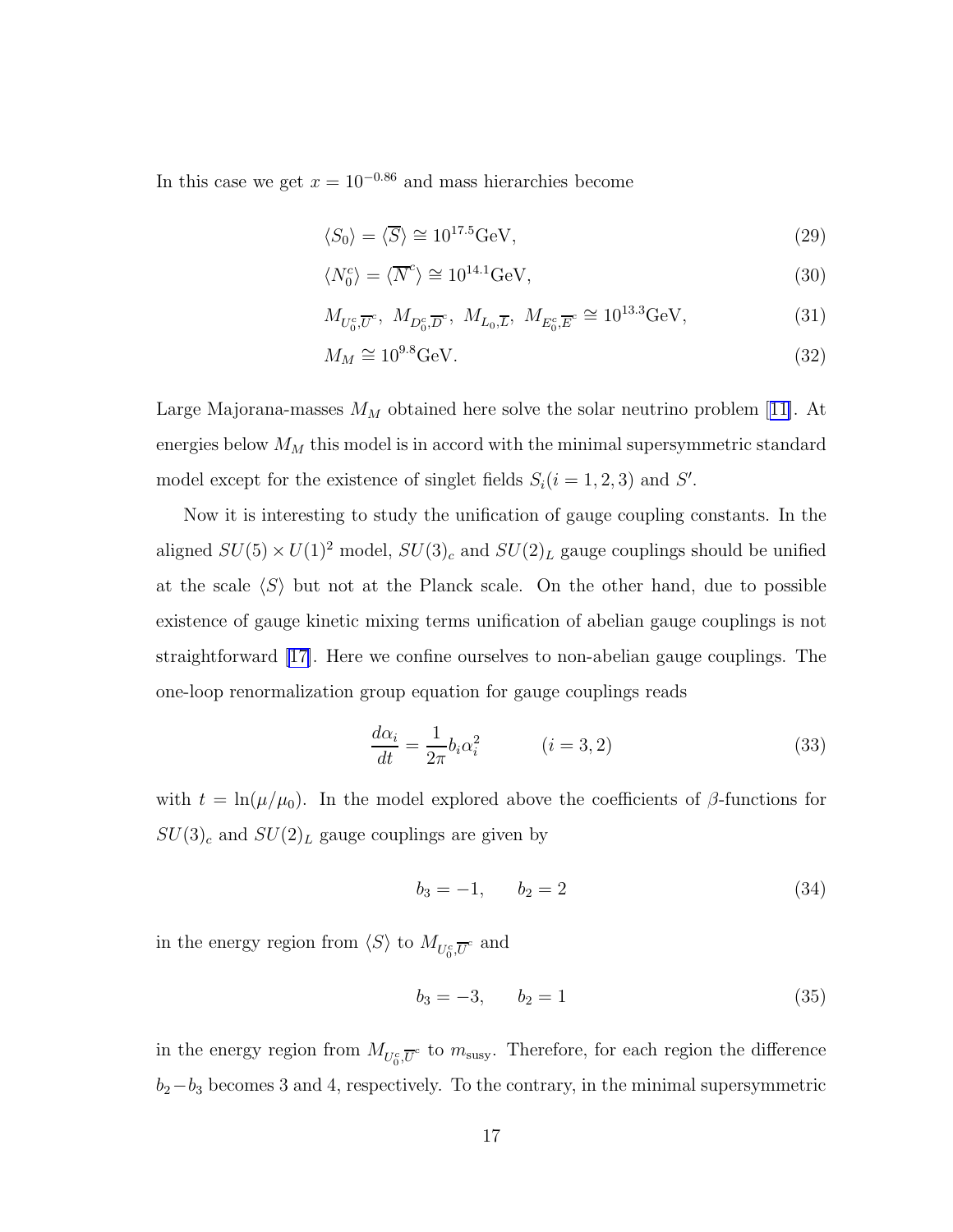standard model the difference is equal to 4 over the range from  $M_{\rm GUT}$  to  $m_{\rm susy}.$  The present model leads to the relation

$$
\alpha_2(M_Z)^{-1} - \alpha_3(M_Z)^{-1} = \frac{1}{4\pi} \left[ 8 \ln \left( \frac{M_C}{M_Z} \right) - \frac{2l+3}{2k-1} \ln \left( \frac{M_C}{m_{\text{susy}}} \right) \right]
$$
(36)

in the one-loop renormalization group calculation, where  $l = l_1 = l_2 = l_3 = l_4$ . We use the unification condition  $\alpha_3 = \alpha_2$  at the scale  $\langle S \rangle$  and Eqs.(19) and (21). As far as the difference  $\alpha_2(\mu)^{-1} - \alpha_3(\mu)^{-1}$  is concerned, the two-loop effect gives only a small correction to the one-loop effect. After numerical calculations we find that when  $l = k - 2$ , the unification of  $SU(3)_c$  and  $SU(2)_L$  gauge couplings at the scale  $\langle S \rangle$  is consistent with experimental data. Detailed renormalization group analysis of gauge couplings including abelian ones will be presented elsewhere.

## 5 Summary and Discussion

In Calabi-Yau string compactification, there possibly exist three kinds of  $SU(5)$  ×  $U(1)^2$  gauge symmetry which contain  $SU(3)_c\times SU(2)_L\times U(1)_Y$  . Among them realistic models can be constructed only in the case of the aligned  $SU(5) \times U(1)^2$  gauge symmetry, in which the  $SU(5)$  differs from the standard  $SU(5)$  and also from the flipped  $SU(5)$ . In this model the gauge group  $G = SU(5)_A \times U(1)^2$  at the Planck scale is spontaneously broken into  $G_{st}$  by two stages when  $G_{st}$ -neutral fields in the 27 of  $E_6$  develop nonzero VEVs. At the first stage, when the field S in 10 of  $SU(5)_A$ evolves its VEV of  $O(\gtrsim 10^{16}){\rm GeV},\,G$  is broken into

$$
G' = SU(3)_c \times SU(2)_L \times U(1)^2. \tag{37}
$$

Subsequent symmetry breaking from  $G'$  to  $G_{st}$  is attributed to a nonzero VEV of  $N^c$ . Although the unification scale of all fundamental interactions is the Planck scale,  $SU(3)_c$  and  $SU(2)_L$  gauge couplings come together at the scale  $\langle S \rangle = O(10^{17.5})$ GeV.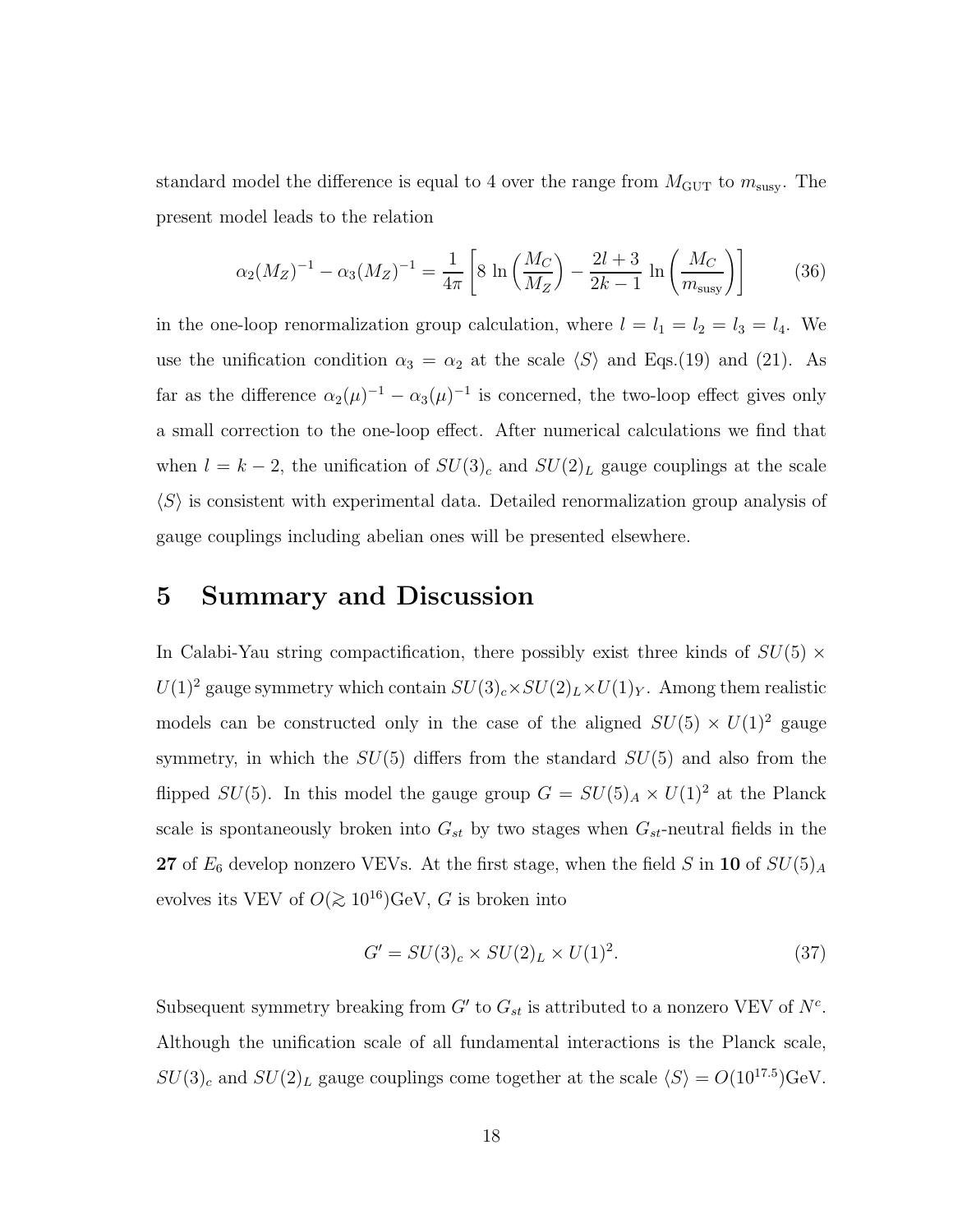Therefore, the string threshold effect takes part in the unification of  $SU(5)_A$  and  $U(1)^2$  gauge couplings but does not in the unification of  $SU(3)_c$  and  $SU(2)_L$  gauge couplings.

In this paper we constructed a simple three-generation model with the aligned  $SU(5) \times U(1)^2$ . Under appropriate charge assignments of Gepner type of discrete symmetry mass spectra of the model comes down to as follows. Through Higgs mechanism at the scale  $\langle S_0 \rangle$ , chiral superfields  $Q_0$ ,  $\overline{Q}$  and  $(S_0 - \overline{S})/\sqrt{2}$  are absorbed by gauge superfields. At the same scale all of  $g, g^c$  and  $\overline{g}, \overline{g}^c$  become massive. All but one set of  $H_u$  and  $H_d$  also gain their masses. At the next stage of symmetry breaking due to  $\langle N_0^c \rangle$ ,  $(N_0^c - \overline{N}^c)/\sqrt{2}$  is absorbed. Chiral superfields  $U_0^c, D_0^c, L_0, E_0^c$ and  $\overline{U}^c$ ,  $\overline{D}^c$ ,  $\overline{L}$ ,  $\overline{E}^c$  get masses of order  $M_C x^{2l_i}$  through the nonrenormalizable interactions. Chiral superfields  $N_i^c(i = 1, 2, 3)$  and  $N'(\sim N_0^c + \overline{N}^c)$  get large Majoranamasses  $M_M \sim M_C x^{2k} = \sqrt{m_{\text{susy}}M_C} x$  also via nonrenormalizable interactions. Thus, the triplet-doublet splitting problem and solar neutrino problem can be solved with the aid of the discrete symmetry. Consequently, at energies below  $M_M$ ,  $M_{U_0^c, \overline{U}^c}$ ,  $M_{D_0^c, \overline{D}^c}$ ,  $M_{L_0, \overline{L}}$  and  $M_{E_0^c, \overline{E}^c}$  available superfields are reduced to three generations of  $Q_i, U_i^c, D_i^c, L_i, E_i^c (i = 1, 2, 3)$ , a pair of Higgs superfield  $H_u, H_d$  and singlet superfields  $S_i(i = 1, 2, 3), S'(\sim S_0 + \overline{S})$ . The model obtained here is in accord with the minimal supersymmetric standard model except for the existence of singlet fields  $S_i(i = 1, 2, 3)$ and  $S'$  with masses of  $O(m_{\text{susy}})$ .

In the present model we can find a realistic solution also for the  $\mu$ -problem. Since there is a nonrenormalizable term

$$
\frac{1}{M_C^{2n}} (S_0 \overline{S})^n S_0 H_u H_d \tag{38}
$$

for a pair of light Higgs fields  $H_u$  and  $H_d$ , we obtain the induced  $\mu$ -term with

$$
\mu \sim M_C \, x^{2n+1}.\tag{39}
$$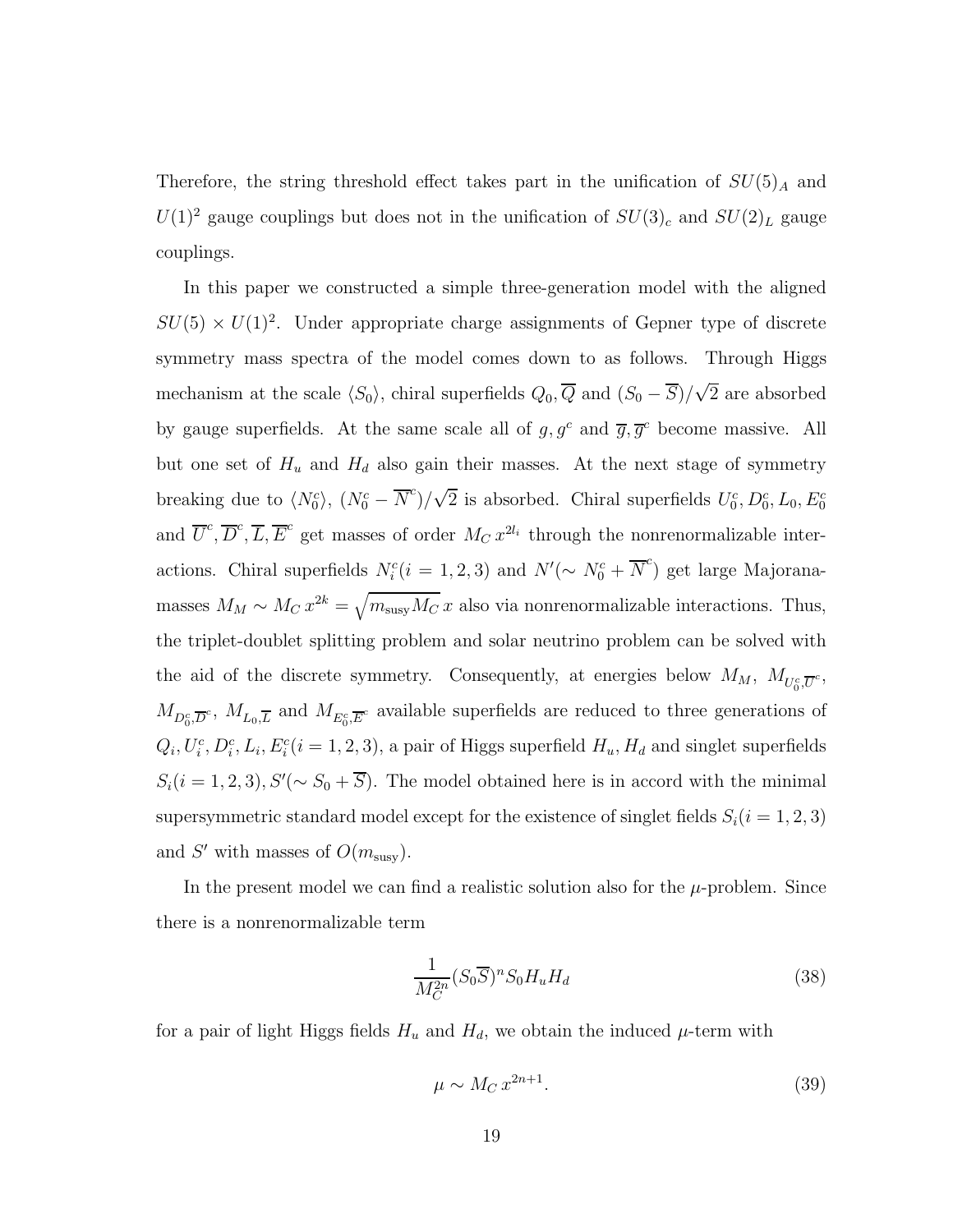If the sum of  $Z_{2k+1}$ -charges of  $H_u$  and  $H_d$  is 1, then we get  $n = 2k - 1$  and

$$
\mu \sim m_{\text{susy}} \, x. \tag{40}
$$

By taking  $m_{\rm susy} \sim 1\text{TeV}$  and  $k=5,$  one finds

$$
\mu \sim 100 \text{GeV}.\tag{41}
$$

This is a plausible solution for the  $\mu$ -problem. Moreover, there is a possibility that the present model gives a plausible interpretation of quark/lepton mass hierarchy. The problem will be studied in detail elsewhere[[18](#page-22-0)]. The discrete symmetry of the compactified manifold as well as the supersymmetry breaking and the gauge hierarchy plays an important role in connecting the superstring theory with the standard model and in determining the parameters of the standard model.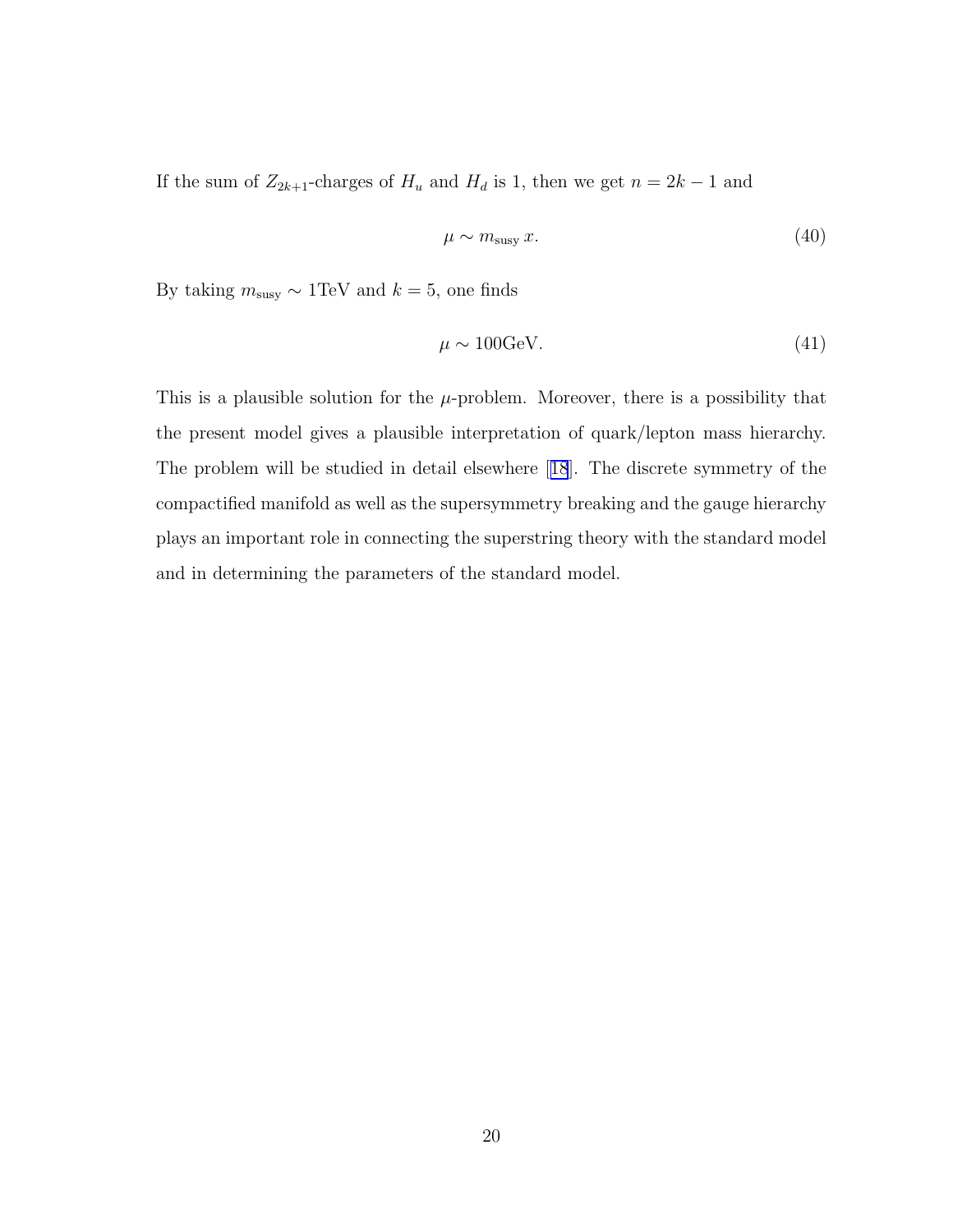# <span id="page-21-0"></span>References

[1] C. A. Lütkin and G. G. Ross, Phys. Lett. **214B** (1988) 357. C. Hattori, M. Matsuda, T. Matsuoka and H. Mino, Prog. Theor. Phys. 82 (1989) 599.

P. Zoglin, Phys. Lett. 228B (1989) 47.

- [2] U. Amaldi, W. de Boer and H. Fürstenau, Phys. Lett. **260B** (1991) 447. P. Langacker and M. Luo, Phys. Rev. D44 (1991) 817. J. Ellis, S. Kelley and D. V. Nanopoulos, Phys. Lett. 249B (1990) 441.
- [3] H. Georgi and S. L. Glashow, Phys. Rev. Lett. 32 (1974) 438.
- [4] S. Cecotti, J. P. Derendinger, S. Ferrara, L. Girardello and M. Roncadelli, Phys. Lett. 156B (1985) 318. J. D. Breit, B. A. Ovrut and G. C. Segrè, Phys. Lett. **158B** (1985) 33. M. Dine, V. Kaplunovsky, M. Mangano, C. Nappi and N. Seiberg, Nucl. Phys. B259 (1985) 549.
- [5] T. Matsuoka and D. Suematsu, Nucl. Phys. B274 (1986) 106; Prog. Theor. Phys. 76 (1986) 886.
- [6] S. Barr, Phys. Lett. 112B (1982) 219. J.-P. Derendinger, J. E. Kim and D. V. Nanopoulos, Phys. Lett. 139B (1984) 170.
- [7] I. Antoniadis, J. Ellis, J. Hagelin and D. V. Nanopoulos, Phys. Lett. 194B (1987) 231; 231B (1989) 65.
- [8] B. Campbell, J. Ellis, J. Hagelin, D. V. Nanopoulos and R. Ticciati, Phys. Lett. 198B (1987) 200.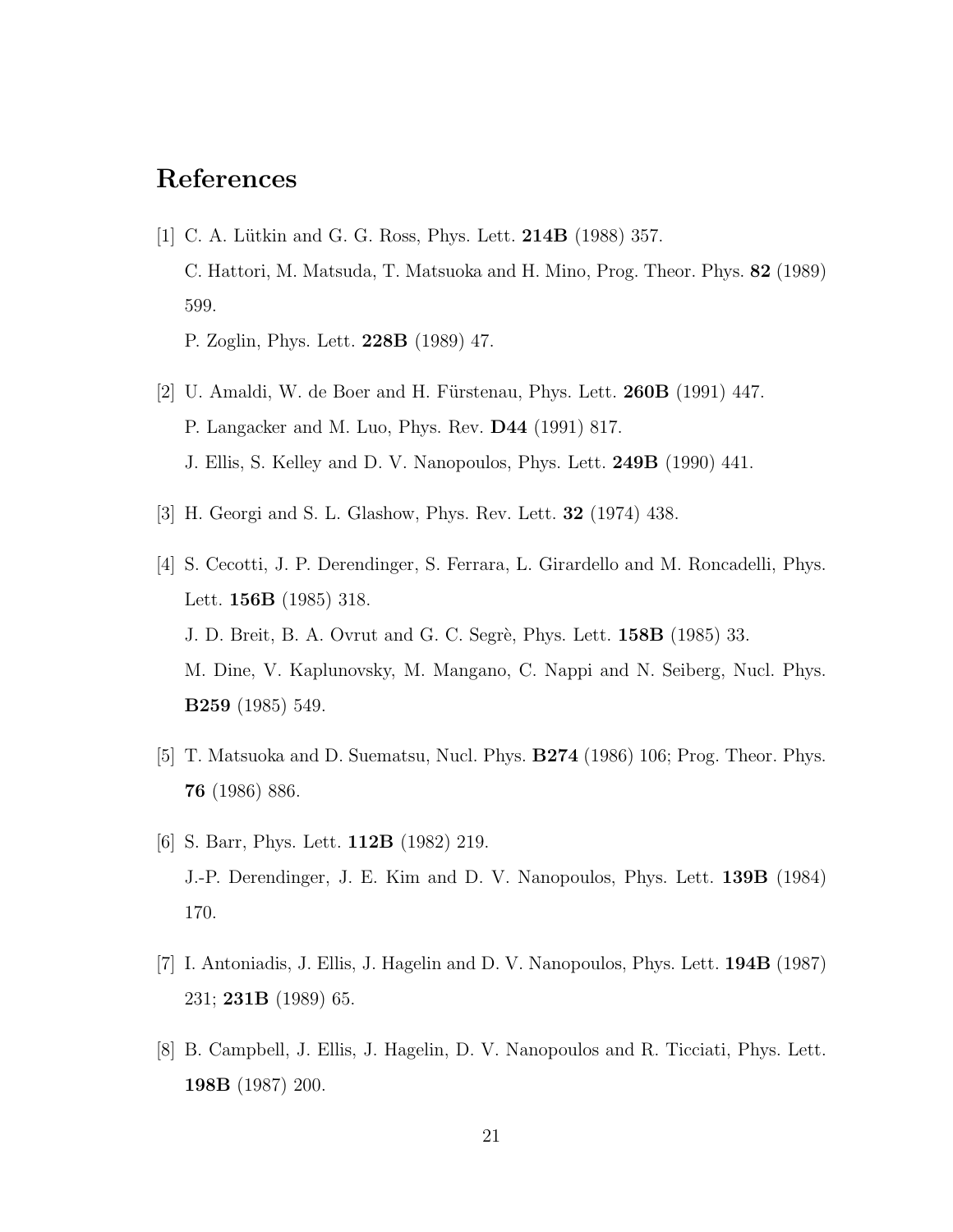- <span id="page-22-0"></span>[9] C. Panagiotakopoulos, Int. Jour. Mod. Phys. A5 (1990) 2359.
- [10] Y. Hosotani, Phys. Lett. 126B (1983) 309; 129B (1983) 193.
- [11] N. Haba, C. Hattori, M. Matsuda T. Matsuoka and D. Mochinaga, Phys. Lett. 337B (1994) 63; Prog. Theor. Phys. 92 (1994) 153.
- [12] M. Gell-Mann, P. Ramond and S. Slansky, in Supergravity, eds. D.Freedman et al. (North-Holland, Amsterdam, 1979). T. Yanagida, KEK lectures, eds. O. Sawada et al. (1980)912; Phys. Rev. D23 (1981) 196. R. Mohapatra and S. Senjanović, Phys. Rev. Lett. 44 (1980) 912.
- [13] S. A. Abel, Phys. Lett. 234B (1990) 113. J. Ellis, D. V. Nanopoulos and K. A. Olive, Phys. Lett. 300B (1993) 121. G. K. Leontaris and J. D. Vergados, Phys. Lett. 305B (1993) 242. E. Papageorgiu and S. Ranfone, Phys. Lett. 282B (1992) 89. S. Ranfone, Phys. Lett. 324B (1994) 370.
- [14] D. Gepner, Phys. Lett. 199B (1987) 380; Nucl. Phys. B296 (1988) 757.
- [15] M. Masip, Phys. Rev. **D46** (1992) 3601.
- [16] J. C. Pati and A. Salam, Phys. Rev. D10 (1974) 275.
- [17] K. Choi and J. E. Kim, Phys. Lett. 165B (1985) 71. T. Matsuoka and D. Suematsu, Prog. Theor. Phys. 76 (1986) 901. C. Hattori, M. Matsuda T. Matsuoka and D. Mochinaga, Prog. Theor. Phys. 90 (1993) 895.
- [18] N. Haba, C. Hattori, M. Matsuda T. Matsuoka and D. Mochinaga, in preparation.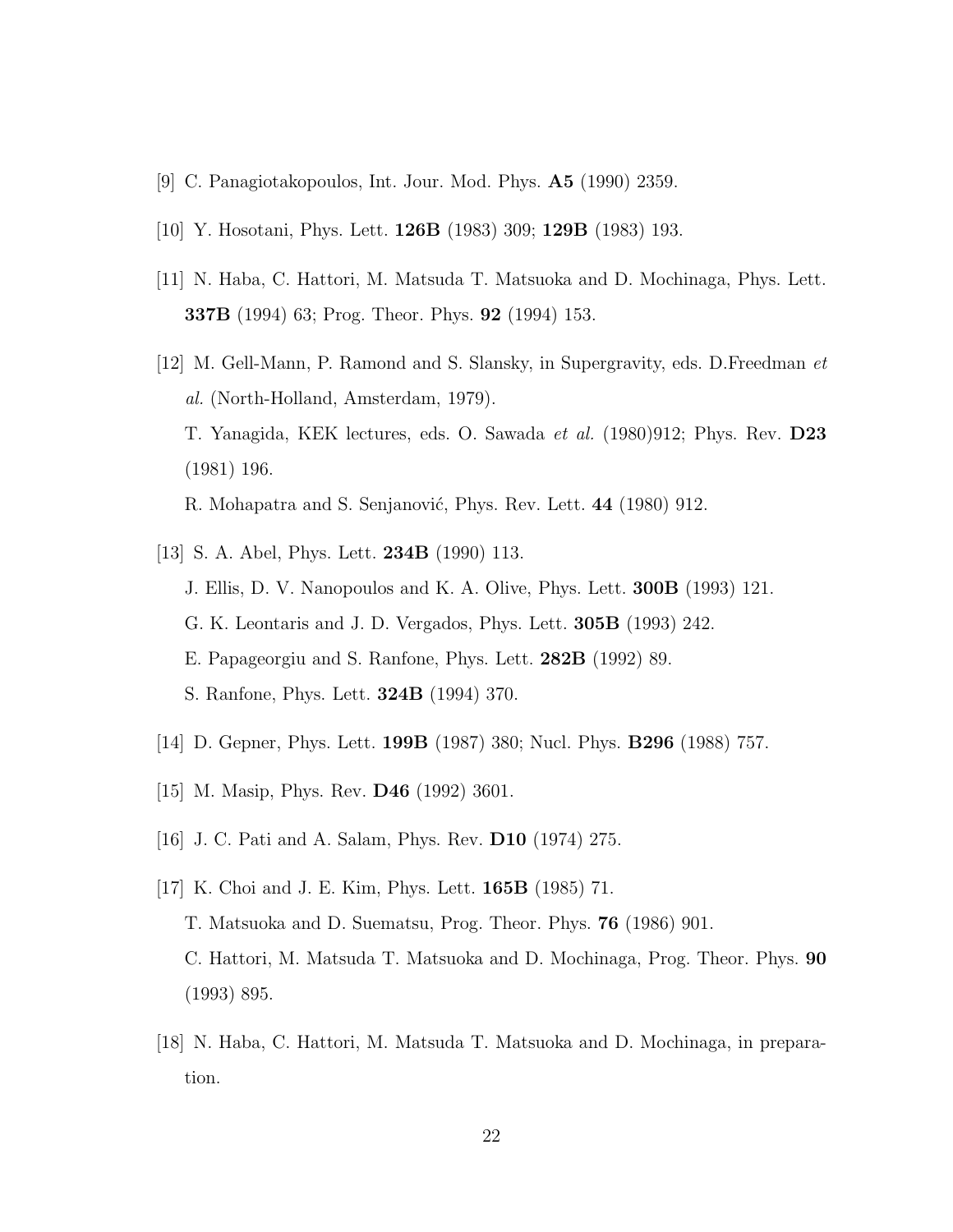#### Table Captions

Table I Irreducible decompositions of the 27 matter superfields under three kinds of  $SU(5) \times U(1)^2$ .  $U(1)^2$ -axes in three cases correspond to  $\Theta_2 \mp \Theta_3$ ,  $\Theta_3 \mp \Theta_1$ and  $\Theta_1 \mp \Theta_2$ , respectively. The numbers in parentheses are the dimensions of the  $SU(5)$  representations and the quantum numbers of  $U(1)^2$ .

Table II The generation and anti-generation structure of matter superfields in a simple three-generation model with the aligned  $SU(5)\times U(1)^2$ .  $U(1)^2$ -axes correspond to  $\Theta_3-\Theta_1$  and  $\Theta_3+\Theta_1.$